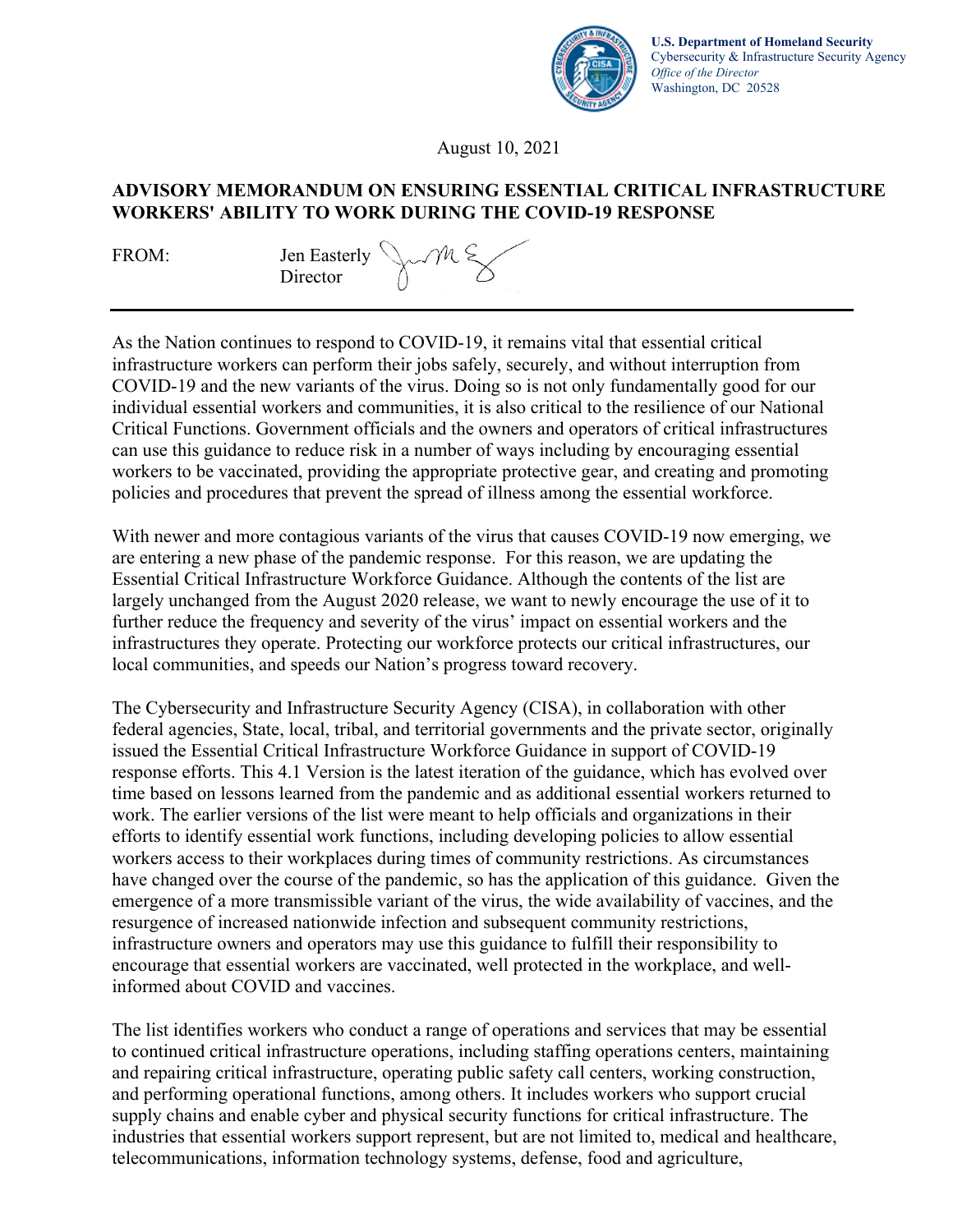transportation and logistics, energy, water and wastewater, and law enforcement. State, local, tribal, and territorial governments are responsible for designing, implementing and executing response activities in their communities, while the Federal Government remains in a supporting role. Officials should use their own judgment in making decisions regarding resource allocation and other public health measures. While adhering to relevant public health guidance, critical infrastructure owners and operators are expected to use their own judgment on issues of the prioritization of business processes and workforce allocation to best ensure worker safety and the continuity of the essential goods and services. Decisions should appropriately balance public safety, the health and safety of the workforce, and the continued delivery of essential critical infrastructure functions.

CISA will continue to work with our partners in the critical infrastructure community to update this advisory list, if necessary, as the Nation's response to COVID-19 evolves.

Should you have questions regarding COVID-19 and essential workers in your state, please reach out to your state public health department.

Should you have questions about this list, please contact CISA at  $central@cisa.dhs.gov$ .

**Attachment**: "Guidance on the Essential Critical Infrastructure Workforce: Ensuring Community and National Resilience in COVID-19 Response Version 4.1"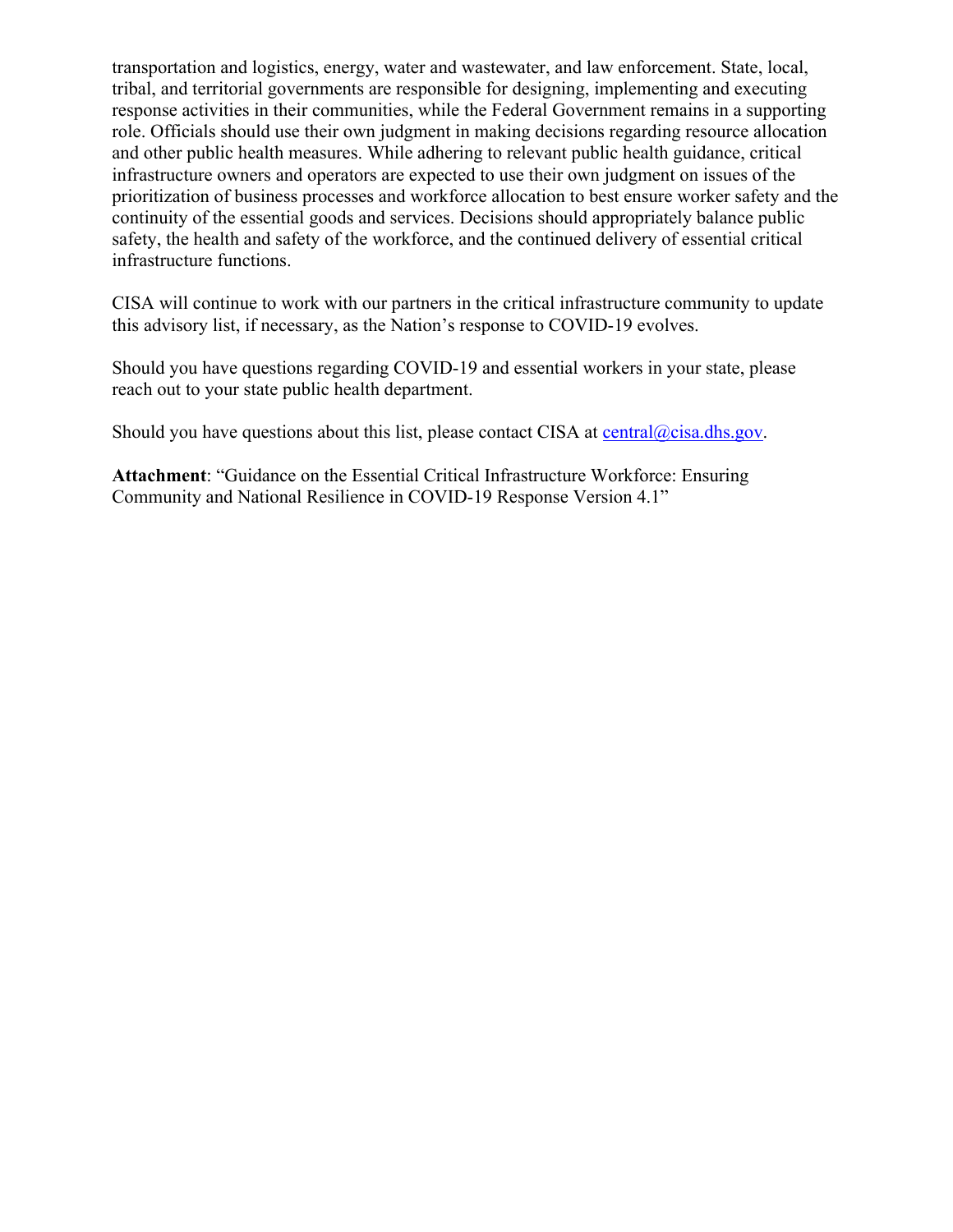

Guidance on the Essential Critical Infrastructure Workforce: Ensuring Community and National Resilience in COVID-19 Response



## Version 4.1 (August 5, 2021)

# ENSURING ESSENTIAL CRITICAL INFRASTRUCTURE WORKERS HAVE THE ABILITY TO WORK SAFELY

Functioning critical infrastructure is imperative during the response to the COVID-19 emergency for both public health and security as well as community well-being. While stopping the spread of the virus and protecting the most vulnerable among us rightfully remain national priorities, a degradation of infrastructure operations and resilience only makes achieving those missions more difficult. Recognizing this, CISA published guidance identifying Essential Critical Infrastructure Workers at the outset of the COVID-19 pandemic. This guidance was adopted broadly across the country and was subsequently updated as the response evolved. This update, Version 4.1, continues to advance the guidance considering developments in pandemic response to support a risk-based approach towards worker safety to ensure the continuity of critical functions.

CISA appreciates the partnership with the critical infrastructure community in developing the guidance. The Nation's infrastructure resilience was undoubtedly enhanced by a common approach to, and prioritization of, essential critical infrastructure workers being able to work during periods of community restrictions. As with previous guidance, this list is advisory in nature. It is not, nor should it be considered, a federal directive or standard. Individual jurisdictions and critical infrastructure owners and operators should add or subtract essential workforce categories based on their own requirements and discretion.

Central to the value of the guidance in the early months of the pandemic was the discrete problem it was intended to support solutions for – enabling essential workers to work during community restrictions. While CISA continues to engage with stakeholders to identify workforce limitations that may impact infrastructure resilience, it is our assessment that, for the most part, essential workers are able to work – what is now most important is that essential workers are able to work in a safe environment, even as variants of COVID-19 threated to cause the re-imposition of some community restrictions and re-imposition of non-medical interventions.

Recognizing this, the Essential Critical Infrastructure Workers guidance can add the most value going forward by illuminating the universe of workers that require particularly thoughtful and deliberate risk management strategies so that they can continue to *work safely and critical infrastructures continue to operate in an uninterrupted fashion.*.

CISA recognizes that states and localities across the country have undergone a phased re-opening of businesses, public lands, and other places of community and civic importance. As we enter the next stage in the pandemic response and schools and additional businesses reopen, CISA encourages jurisdictions and critical infrastructure owners to use the list to assist in prioritizing the ability of essential workers to work safely to ensure ongoing infrastructure operations and resilience.

Doing so will require looking at the universe of workers on the Essential Critical Infrastructure Workforce list and identifying tailored risk mitigation strategies for specific workplace settings. These could include:

Creating a Risk Categorization Methodology for Worker Safety. We recommend that organizations continue to categorize their employees against a risk factor matrix so that mitigation strategies can be implemented to enhance safety. The risk categorization factors that should be considered include:

Setting: Are workers indoors or outdoors? Vaccination Status: Are employees vaccinated? Proximity: How physically close are workers (and customers) to each other?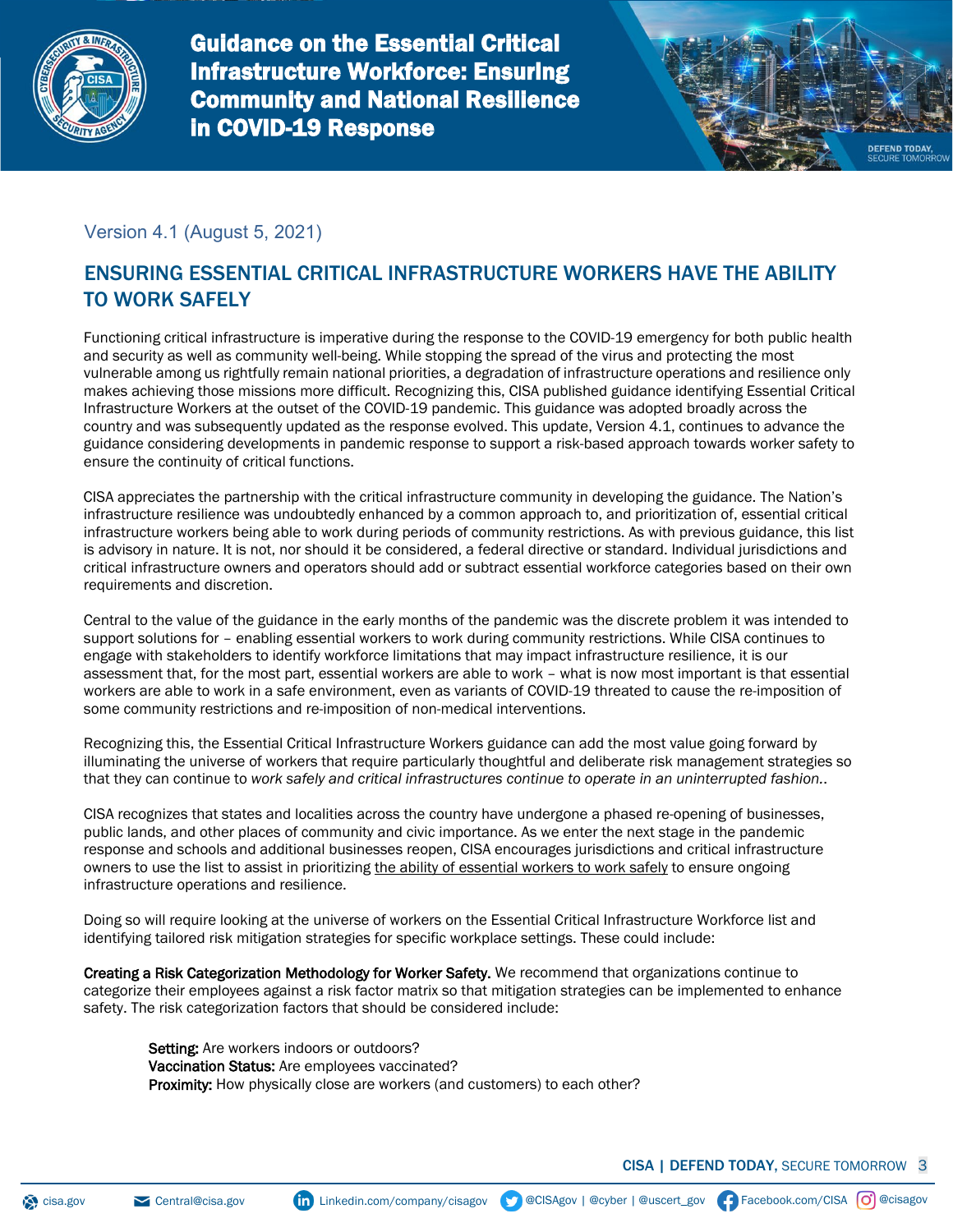Type of contact: Do workers touch shared surfaces, common items, and other workers or customers? Duration: How long does an average interaction last?

Number of different contacts: How many interactions occur daily?

Employee risk factors: Which workers face heightened risk due to their age or underlying medical conditions?

Capability to assess possible infection: Are there screening protocols that protect workers (and customers) from interactions with contagious people?

Cleaning: How frequently can the facility be sanitized and cleaned?

Based on the responses to these risks, organizations can categorize the conditions that their workers face and continue to implement measures to increase worker well-being. In other words, increased protective measures should be based on those with high risk factors. Risk categorization guidance assistance can be found at [OSHA.](https://www.osha.gov/Publications/OSHA3990.pdf)

In addition to the aforementioned characteristics of the worker and workplace, there may be local factors that influence COVID-19 risk mitigation plans including, vaccination and infection rates and trends, the availability and timeliness of testing, the criticality of the business and worker to the local or state economy, and the need to prepare and respond to other localized events such as hurricanes, wildfires, or tornadoes.

The following links can provide additional guidance on health, workplace, and worker safety issues related to the pandemic:

*[CDC Safety Practices for Critical Infrastructure Workers:](http://www.cdc.gov/coronavirus/2019-ncov/community/critical-workers/implementing-safety-practices.html)* Implementing Safety Practices for Critical Infrastructure Workers Who May Have [Had Exposure to a Person with Suspected or Confirmed COVID-19](http://www.cdc.gov/coronavirus/2019-ncov/community/critical-workers/implementing-safety-practices.html)

*OSHA/HHS Workplace Guidance:* [Guidance for Preparing Workplaces for COVID-19](http://www.osha.gov/Publications/OSHA3990.pdf)

*CISA Telework Guidance:* [Telework Guidance and Resources](https://www.cisa.gov/telework)

*CISA General Guidance:* [CISA Information & Updates on COVID-19](https://www.cisa.gov/coronavirus)

CISA will continually solicit and accept feedback on the list and will evolve the list in response to stakeholder feedback. We will also use our various stakeholder engagement mechanisms to work with partners on how they are using this list and share those lessons learned and best practices broadly. Feedback can be sent t[o CENTRAL@CISA.DHS.GOV.](mailto:%20cisa.cat@cisa.dhs.gov)

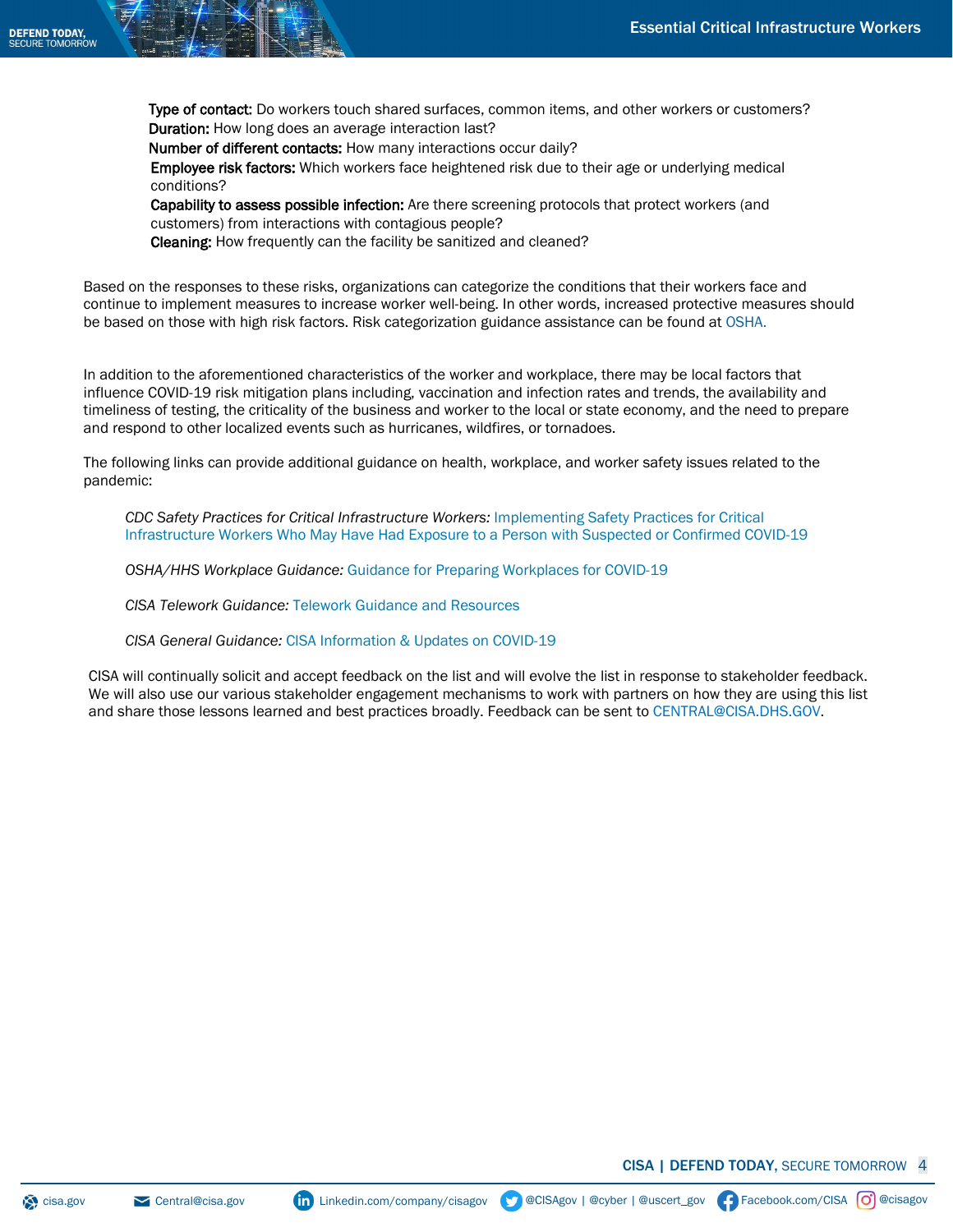## CONSIDERATIONS FOR GOVERNMENT AND BUSINESS

This list was developed in consultation with federal agency partners, industry experts, and State and local officials, and is based on several key principles:

- 1. Response efforts to the COVID-19 pandemic are locally executed, state managed, and federallysupported.
- 2. Critical infrastructure workers and employers should follow Businesses and Workplace guidance from the Centers for Disease Control and Prevention (CDC), as well as state and local government officials, regarding strategies to limit disease spread.
- 3. Employers must comply with applicable Occupational Safety and Health Administration (OSHA) requirements and guidance for protecting critical infrastructure workers who remain on or return to the job during the COVID-19 pandemic. As the nation relies on these workers to protect public health, safety, and community well-being, they must be protected from exposure to and infection from the virus so that they can continue to carry out their responsibilities. OSHA has guidance and enforcement information for workplaces at [www.osha.gov/coronavirus.](http://www.osha.gov/coronavirus)
- 4. Critical infrastructure employers should create a clear COVID-19 vaccination policy for its workforce that encourages vaccination and reduces barriers to vaccination. In addition, critical infrastructure employers should maximize protection from the Delta variant—especially for workers at increased risk for severe disease due to weakened immune system, age, or underlying medical conditions—such as through mandating indoor mask use in areas of substantial or high transmission.
- 5. Businesses and government agencies may continue to implement organization-specific measures as appropriate and consistent with applicable Federal, state, local, or other requirements, which protect the workforce while meeting mission needs.
- 6. Consider the impact of workplace sick leave policies that may contribute to an employee decision to delay reporting medical symptoms. Sick employees should not return to the workplace until they meet the criteria to stop home isolation. CDC has the following guidance on when it is safe to stop home isolation at [https://www.cdc.gov/coronavirus/2019-ncov/if-you-are-sick/end-home-isolation.html.](https://www.cdc.gov/coronavirus/2019-ncov/if-you-are-sick/end-home-isolation.html)
- 7. Critical infrastructure employers have an obligation to limit to the extent possible the reintegration of in- person workers who have experienced an exposure to COVID-19 but remain asymptomatic in ways that best protect the health of the worker, their co-workers, and the general public. An analysis of core job tasks and workforce availability at worksites can allow the employer to match core activities to other equally skilled and available inperson workers who have not experienced an exposure. CDC guidance on safety practices for critical infrastructure workers is maintained at [https://www.cdc.gov/coronavirus/2019-ncov/community/critical](https://www.cdc.gov/coronavirus/2019-ncov/community/critical-workers/implementing-safety-practices.html)[workers/implementing-safety-practices.html.](https://www.cdc.gov/coronavirus/2019-ncov/community/critical-workers/implementing-safety-practices.html)
- 8. All organizations should implement their business continuity and pandemic plans or put plans in place if they do not exist. Delaying implementation is not advised and puts at risk the viability of the business and the health and safety of workers. The CDC and OSHA have guidance for workplaces and businesses to assist them plan, [prepare, and respond to the pandemic at https://www.cdc.gov](https://www.cdc.gov/coronavirus/2019-ncov/community/organizations/business-employers.html)/coronavirus/2019 [ncov/community/organizations/businesses-employers.html a](https://www.cdc.gov/coronavirus/2019-ncov/community/organizations/business-employers.html)nd [https://www.osha.gov/SLTC/covid-19.](https://www.osha.gov/SLTC/covid-19)
- 9. Ensure that certain workers have consistent access to specific sites, facilities, and assets to ensure continuity of functions. Most of our economy relies on technology and therefore information technology (IT) and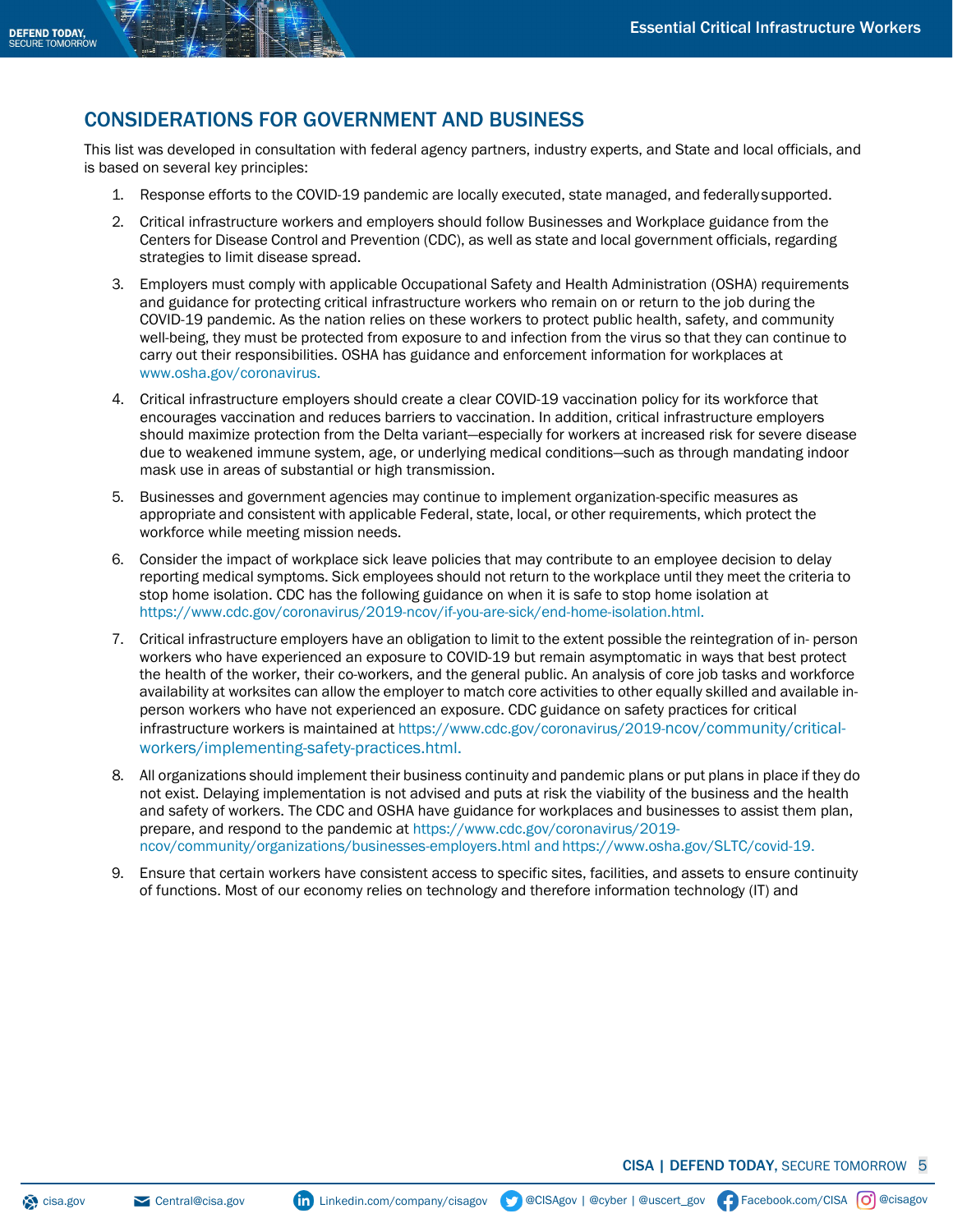operational technology (OT) workers for critical infrastructure operations are essential. This includes workers in many roles, including workers focusing on management systems, control systems, and Supervisory Control and Data Acquisition (SCADA) systems, and data centers; cybersecurity engineering; and cybersecurity risk management

- 10. Government workers, such as emergency managers, and the business community need to establish and maintain the practice of openly communicating with one another on such issues as workforce needs and safety as well as the continuity of critical functions.
- 11. Ensure that essential critical infrastructure workers have continued and unimpeded access to sites, facilities, and equipment within quarantine zones, containment areas, areas under curfew restrictions, or other areas where access or movement is limited, in order to perform functions for community relief and stability; for public safety, security and health; for maintaining essential supply chains for maintaining critical information technology services, and preserving local, regional, and national economic well-being.
- 12. Whenever possible, local governments should consider adopting specific provisions of state orders or guidance on sustained access and mobility of essential workers to reduce potential complications of workers crossing jurisdictional boundaries to perform critical functions, including during times of quarantine. When this is not possible, local jurisdictions should consider aligning access and movement control policies with neighboring jurisdictions to reduce the burden of cross-jurisdictional movement of essential critical infrastructureworkers.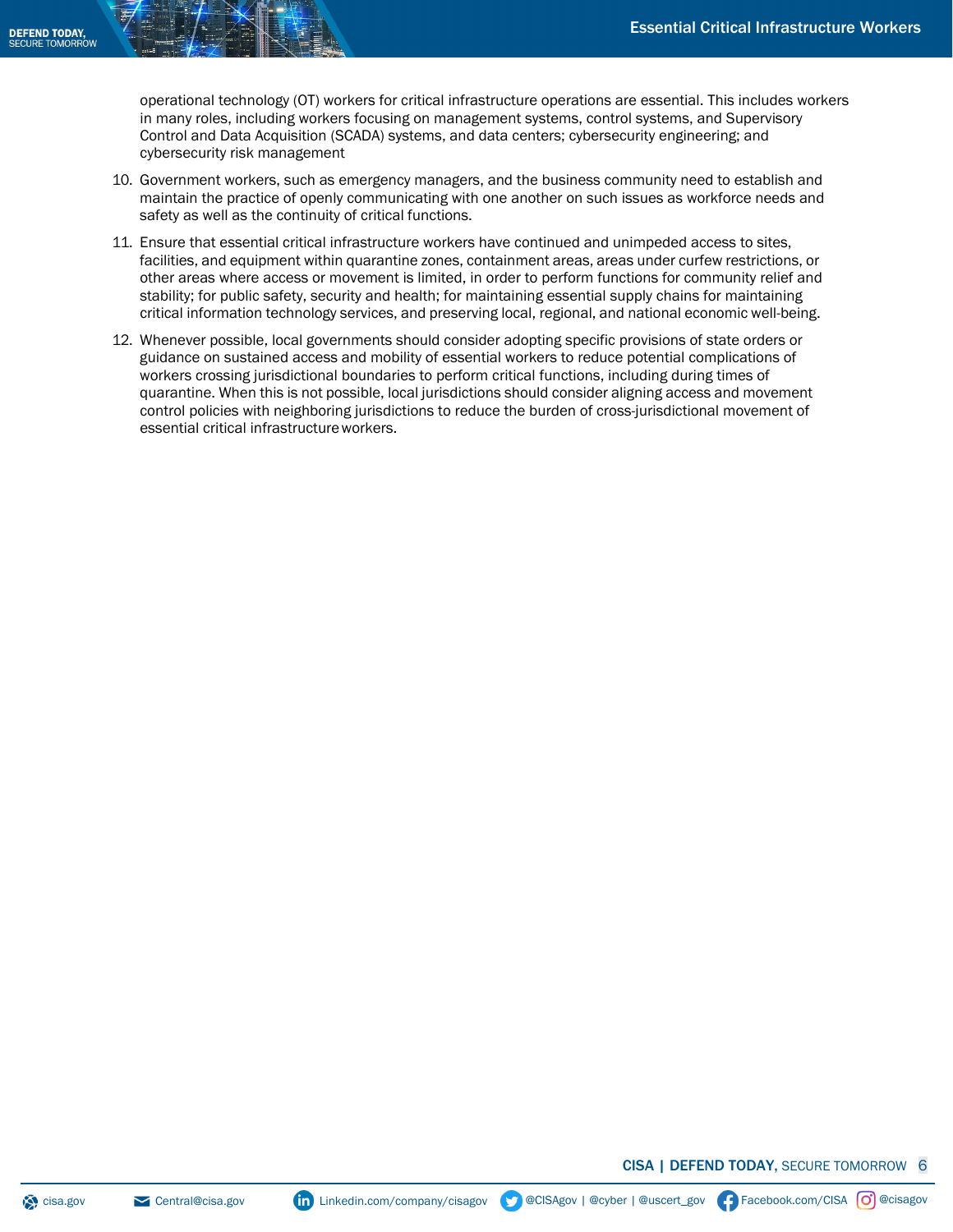## IDENTIFYING ESSENTIAL CRITICAL INFRASTRUCTURE WORKERS

The following list of identified essential critical infrastructure workers is intended to be overly inclusive reflecting the diversity of industries across the United States.



## HEALTHCARE / PUBLIC HEALTH

- Workers, including laboratory personnel, that perform critical clinical, biomedical and other research, development, and testing needed for COVID-19 or other diseases.
- Healthcare providers including, but not limited to, physicians (MD/DO/DPM); dentists; psychologists; midlevel practitioners; nurses; emergency medical services personnel, assistants and aids; infection control and quality assurance personnel; phlebotomists; pharmacists; physical, respiratory, speech and occupational therapists and assistants; social workers; optometrists; speech pathologists; chiropractors; diagnostic and therapeutic technicians; and radiology technologists.
- Workers required for effective clinical, command, infrastructure, support service, administrative, security, and intelligence operations across the direct patient care and full healthcare and public healthspectrum. Personnel examples may include, but are not limited, to accounting, administrative, admitting and discharge, engineering, accrediting, certification, licensing, credentialing, epidemiological, source plasma and blood donation, food service, environmental services, housekeeping, medical records, information technology and operational technology, nutritionists, sanitarians, etc.
	- o Emergency medical services workers including clinical interns.
	- o Prehospital workers included but not limited to urgent care workers.
	- $\circ$  Inpatient & hospital workers (e.g. hospitals, critical access hospitals, long-term acute care hospitals, long-term care facilities including skilled nursing facilities, inpatient hospice, ambulatory surgical centers, etc.).
	- o Outpatient care workers (e.g. end-stage-renal disease practitioners and staff, Federally Qualified Health Centers, Rural Health Clinics, community mental health clinics, organ transplant/procurement centers, and other ambulatory care settings/providers, comprehensive outpatient rehabilitation facilities, etc.).
	- o Home care workers (e.g. home health care, at-home hospice, home dialysis, home infusion,etc.).
	- o Workers at Long-term care facilities, residential and community-based providers (e.g. Programs of All-Inclusive Care for the Elderly (PACE), Intermediate Care Facilities for Individuals with Intellectual Disabilities, Psychiatric Residential Treatment Facilities, Religious Nonmedical Health Care Institutions, etc.).
	- o Workplace safety workers (i.e., workers who anticipate, recognize, evaluate, and control workplace conditions that may cause workers' illness orinjury).

CISA | DEFEND TODAY, SECURE TOMORROW 7

Cisa.gov [Central@cisa.gov](mailto:Central@cisa.gov) **in** [Linkedin.com/company/cisagov](https://linkedin.com/company/cisagov) ColSAgov | @cyber | @uscert\_gov | [Facebook.com/CISA](https://facebook.com/CISA) | O@cisagov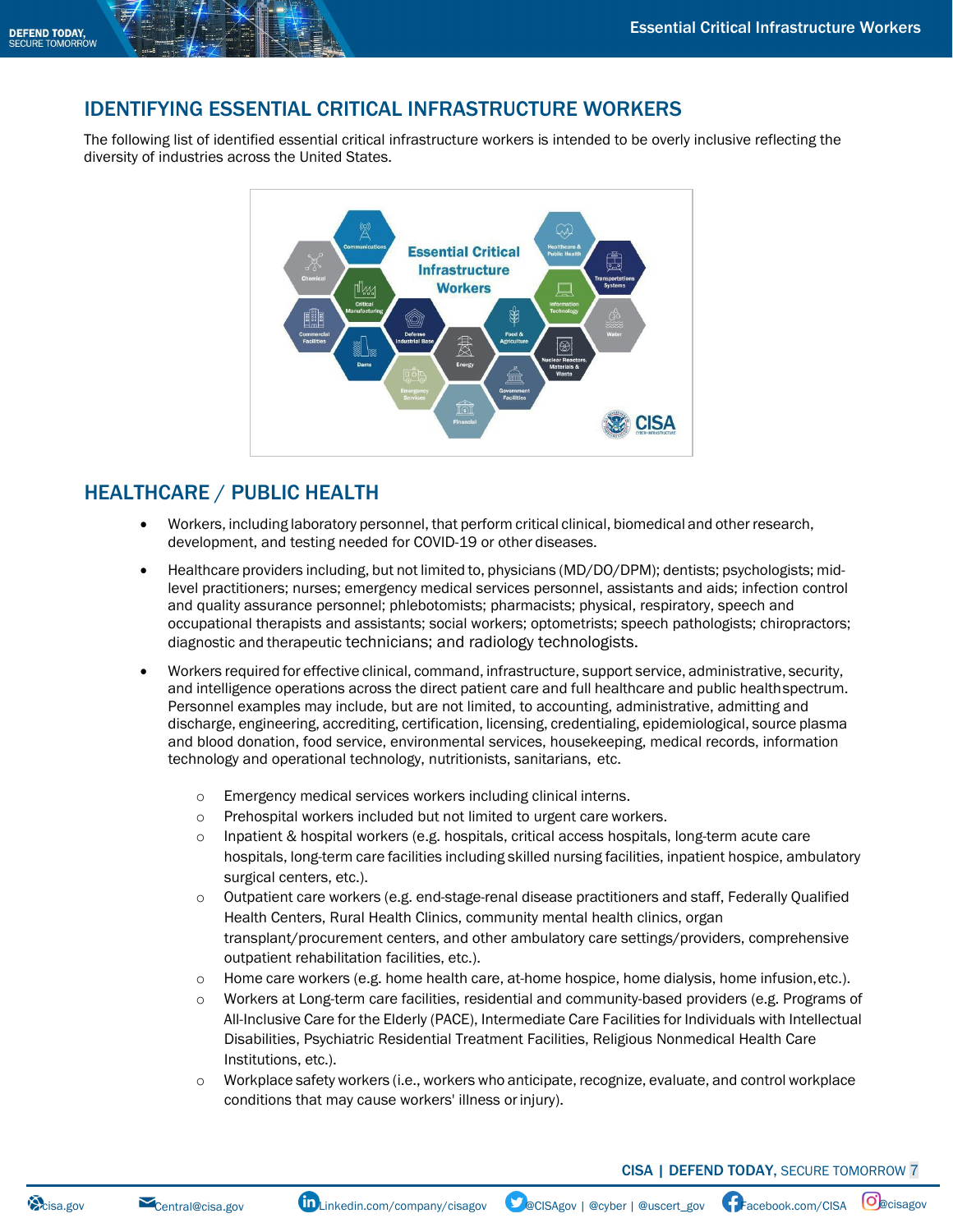- Workers needed to support transportation to and from healthcare facility and providerappointments.
- Workers needed to provide laundry services, food services, reprocessing of medical equipment, and waste management.
- Workers that manage health plans, billing, and health information and who cannot workremotely.
- Workers performing cybersecurity functions at healthcare and public health facilities and who cannot work remotely.
- Workers performing security, incident management, and emergency operations functions at or on behalf of healthcare entities including healthcare coalitions, who cannot practically workremotely.
- Vendors and suppliers (e.g. imaging, pharmacy, oxygen services, durable medical equipment,etc.).
- Workers at manufacturers (including biotechnology companies and those companies that have shifted production to medical supplies), materials and parts suppliers, technicians, logistics and warehouse operators, printers, packagers, distributors of medical products and equipment (including third party logistics providers, and those who test and repair), personal protective equipment (PPE), isolation barriers, medical gases, pharmaceuticals (including materials used in radioactive drugs), dietary supplements, commercial health products, blood and blood products, vaccines, testing materials, laboratory supplies, cleaning, sanitizing, disinfecting or sterilization supplies (including dispensers), sanitary goods, personal care products, pest control products, and tissue and paper towel products.
- Donors of blood, bone marrow, blood stem cell, or plasma, and the workers of the organizations that operate and manage related activities.
- Pharmacy staff, including workers necessary to maintain uninterrupted prescription, and other workers for pharmacy operations.
- Workers and materials (e.g., laboratory supplies) needed to conduct bloodspot and point of care (i.e., hearing and critical congenital heart disease) newborn screening as well as workers and materials need for confirmatory diagnostic testing and initiation of treatment.
- Home health workers (e.g., nursing, respiratory therapists, health aides) who need to go into the homes of individuals with chronic, complex conditions and/or disabilities to deliver nursing and/or daily living care.
- Workers in retail facilities specializing in medical good and supplies.
- Public health and environmental health workers, such as:
	- o Workers specializing in environmental health that focus on implementing environmental controls, sanitary and infection control interventions, healthcare facility safety and emergency preparedness planning, engineered work practices, and developing guidance and protocols for appropriate PPE to prevent COVID-19 disease transmission.
	- o Public health/community health workers (including call center workers) who conduct communitybased public health functions, conducting epidemiologic surveillance and compiling, analyzing, and communicating public health information, who cannot work remotely.
- Human services providers, especially for at risk populations such as:
	- $\circ$  Home delivered meal providers for older adults, people with disabilities, and others with chronic health conditions.
	- o Home-maker services for frail, homebound, older adults.
	- o Personal assistance services providers to support activities of daily living for older adults, people with disabilities, and others with chronic health conditions who live independently in the community with supports and services.
	- o Home health providers who deliver health care services for older adults, people with disabilities, and others with chronic health conditions who live independently in the community with supports and services.
	- o Workers who provide human services, including but not limited to social workers, nutritionists, case managers or case workers, crisis counselors, foster care case managers, adult protective services personnel, child protective personnel, domestic violence counselors, human trafficking prevention and recovery personnel, behavior specialists, substance abuse-related counselors, and peer support counselors.

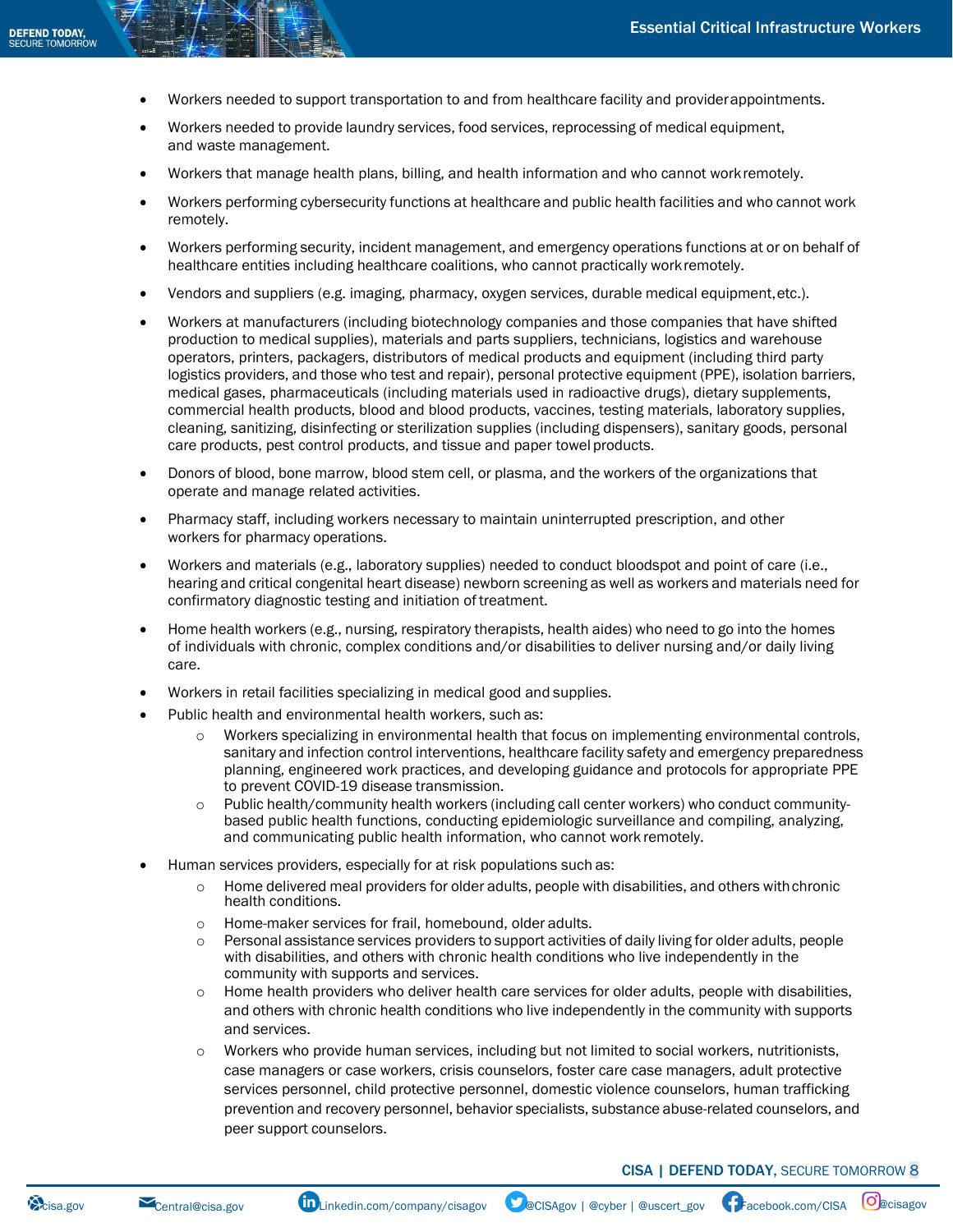- Government entities, and contractors that work in support of local, state, federal, tribal, andterritorial public health and medical mission sets, including but not limited to supporting access to healthcare and associated payment functions, conducting public health functions, providing medical care, supporting emergency management, or other services necessary for supporting the COVID-19 response.
- Workers for providers and services supporting effective telehealth.
- Mortuary service providers, such as:
	- o Workers performing mortuary funeral, cremation, burial, cemetery, and related services, including funeral homes, crematoriums, cemetery workers, and coffinmakers.
	- o Workers who coordinate with other organizations to ensure the proper recovery, handling, identification, transportation, tracking, storage, and disposal of human remains andpersonal effects; certify cause of death; and facilitate access to mental and behavioral health services to the family members, responders, and survivors of an incident.

#### LAW ENFORCEMENT, PUBLIC SAFETY, AND OTHER FIRST RESPONDERS

- Public, private, and voluntary personnel (front-line and management, civilian and sworn) in emergency management, law enforcement, fire and rescue services, emergency medical services (EMS), and security, public and private hazardous material responders, air medical service providers (pilots and supporting technicians), corrections, and search and rescue personnel.
- Personnel involved in provisioning of access to emergency services, including the provisioning of real-time text, text-to-911, and dialing 911 via relay.
- Personnel that are involved in the emergency alert system (EAS) (broadcasters, satellite radio and television, cable, and wireline video) and wireless emergency alerts(WEA).
- Workers at Independent System Operators and Regional Transmission Organizations, and Network Operations staff, engineers and technicians to manage the network or operatefacilities.
- Workers at emergency communication center, public safety answering points, public safety communications centers, emergency operation centers, and 911 call centers.
- **Fusion Center workers.**
- Workers, including contracted vendors, who maintain, manufacture, or supply equipment and services supporting law enforcement, fire, EMS, and response operations (to include electronic security and life safety security personnel).
- Workers and contracted vendors who maintain and provide services and supplies to public safety facilities, including emergency communication center, public safety answering points, public safety communications centers, emergency operation centers, fire and emergency medical services stations, police and law enforcement stations and facilities.
- Workers supporting the manufacturing, distribution, and maintenance of necessary safety equipmentand uniforms for law enforcement and all public safety personnel.
- Workers supporting the operation of firearm, or ammunition product manufacturers, retailers, importers, distributors, and shooting ranges.
- Public agency workers responding to abuse and neglect of children, spouses, elders, and dependent adults.
- Workers who support weather disaster and natural hazard mitigation and preventionactivities.
- Security staff to maintain building access control and physical securitymeasures.
- Workers who support child care and protective service programs such as child protective service.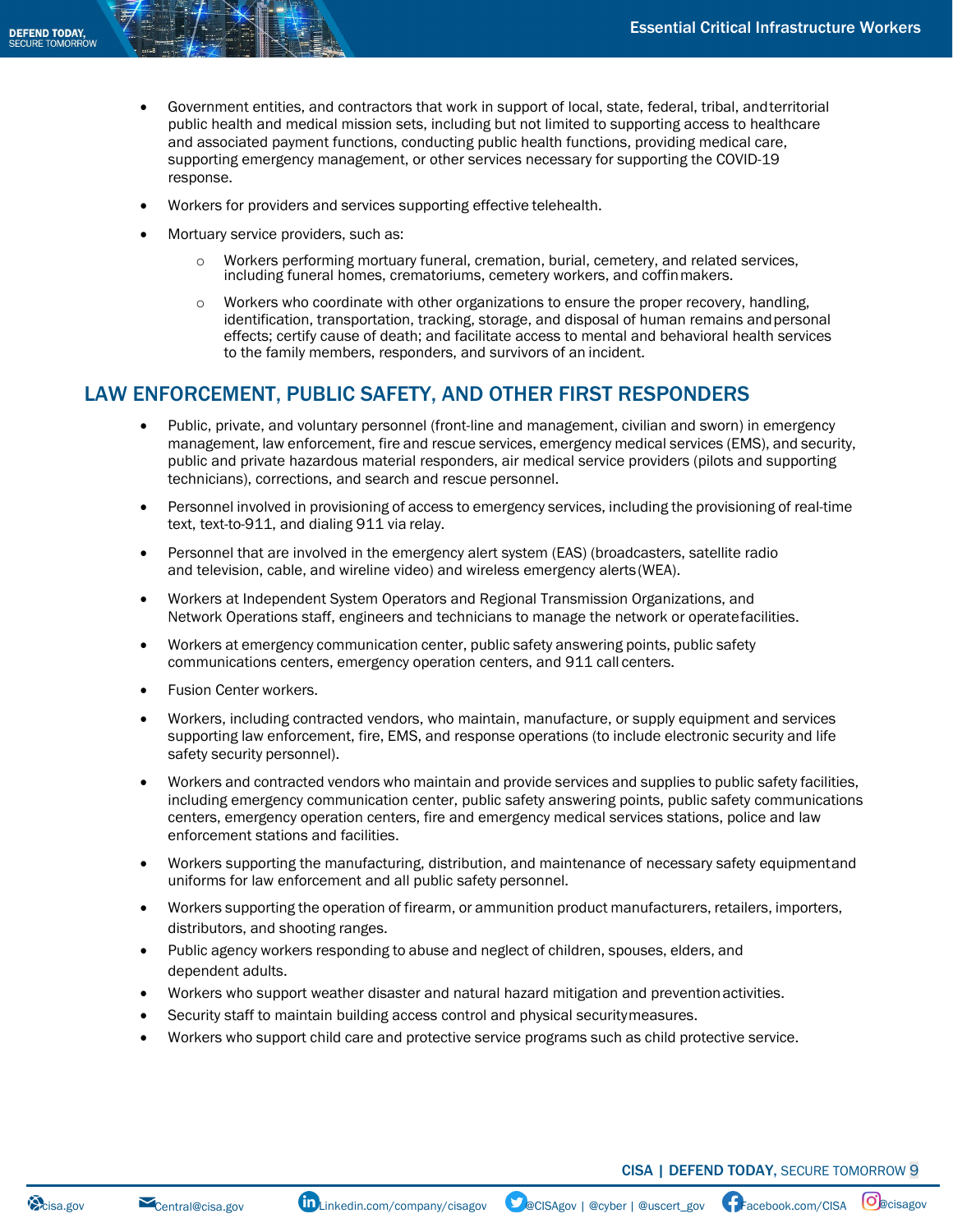# EDUCATION

- Workers who support the education of pre-school, K-12, college, university, career and technical education, and adult education students, including professors, teachers, teacher aides, special education and special needs teachers, ESOL teachers, para-educators, apprenticeship supervisors, and specialists.
- Workers who provide services necessary to support educators and students, including but not limited to, administrators, administrative staff, IT specialists, media specialists, librarians, guidance counselors, school psychologists and other mental health professions, school nurses and other health professionals, and school safety personnel.
- Workers who support the transportation and operational needs of schools, including bus drivers, crossing guards, cafeteria workers, cleaning and maintenance workers, bus depot andmaintenance workers, and those that deliver food and supplies to school facilities.
- Workers who support the administration of school systems including, school superintendents and their management and operational staff.
- Educators and operational staff facilitating and supporting distance learning.

### FOOD AND AGRICULTURE

- Workers enabling the sale of human food, animal food (includes pet food, animal feed, and raw materials and ingredients), pet supply, and beverage products at groceries, pharmacies, convenience stores, and other retail (including unattended and vending), including staff in retail customer support and information technology support necessary for on-line orders, pickup, and delivery.
- Restaurant and quick serve food operations, including dark kitchen and food prep centers, carry-out, and delivery food workers.
- Food manufacturer workers and their supplier workers including those employed at food ingredient production and processing facilities; aquaculture and seafood harvesting facilities; slaughter and processing facilities for livestock, poultry, and seafood; animal food manufacturing and processing facilities; human food facilities producing by-products for animal food; industrial facilities producing co-products for animal food; beverage production facilities; and the production of foodpackaging.
	- o Farmers, farm and ranch workers, and agribusiness support services, including workers involved in auction and sales; in food operations, including animal food, grain and oilseed storage, handling, processing, and distribution; in ingredient production, packaging, and distribution; in manufacturing, packaging, and distribution of veterinary drugs and biologics (e.g., vaccines); and in distribution and transport.
- Farmers, farm and ranch workers, and support service and supplier workers producing food supplies and other agricultural inputs for domestic consumption and export, to include those engaged in raising, cultivating, phytosanitation, harvesting, packing, storing, or distributing to storage or to market or to a transportation mode to market any agricultural or horticultural commodity for human or animal consumption.
- Workers at fuel ethanol facilities, biodiesel and renewable diesel facilities, and storagefacilities.
- Workers and firms supporting the distribution of all human and animal food and beverage and ingredients used in these products, including warehouse workers, vendor-managed inventory controllers, and blockchain managers.
- Workers supporting the sanitation and pest control of all human and animal foodmanufacturing processes and operations from wholesale to retail.
- Workers supporting greenhouses as well as the growth and distribution of plants and associated products for home gardens.
- Workers in cafeterias used to feed workers, particularly worker populations sheltered againstCOVID-19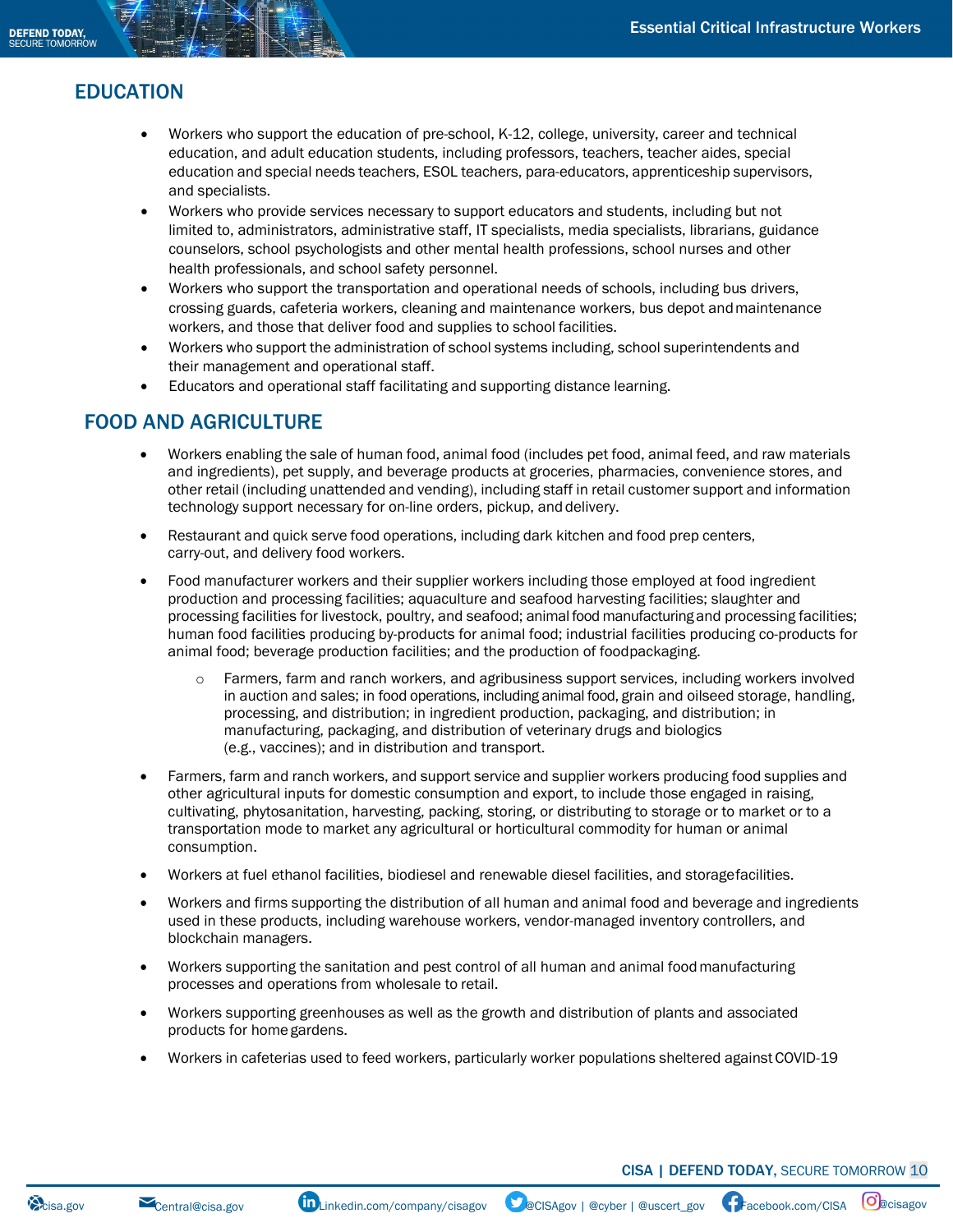and those designated as essential critical infrastructure workers.

- Workers in animal diagnostic and food testing laboratories.
- Government, private, and non-governmental organizations' workers essential for food assistance programs (including school lunch programs) and government payments.
- Workers of companies engaged in the production, storage, transport, and distribution of chemicals, drugs, biologics (e.g. vaccines), and other substances used by the human and agricultural food and agriculture industry, including seeds, pesticides, herbicides, fertilizers, minerals, enrichments, equipment, and other agricultural productionaids.
- Animal agriculture workers to include those employed in veterinary health (including those involved in supporting emergency veterinary or livestock services); raising, caring for and management of animals for food, as well as pets; animal production operations; livestock markets; slaughter and packing plants, manufacturers, renderers, and associated regulatory and government workforce.
- Transportation workers supporting animal agricultural industries, including movement of animal medical and reproductive supplies and materials, animal biologics (e.g., vaccines), animal drugs, animal food ingredients, animal food and bedding, live animals, and deceased animals fordisposal.
- Workers who support sawmills and the manufacture and distribution of fiber and forestry products, including, but not limited to timber, paper, and other wood and fiber products, as well as manufacture and distribution of products using agricultural commodities.
- Workers engaged in the manufacture and maintenance of equipment and other infrastructure necessary for agricultural production and distribution.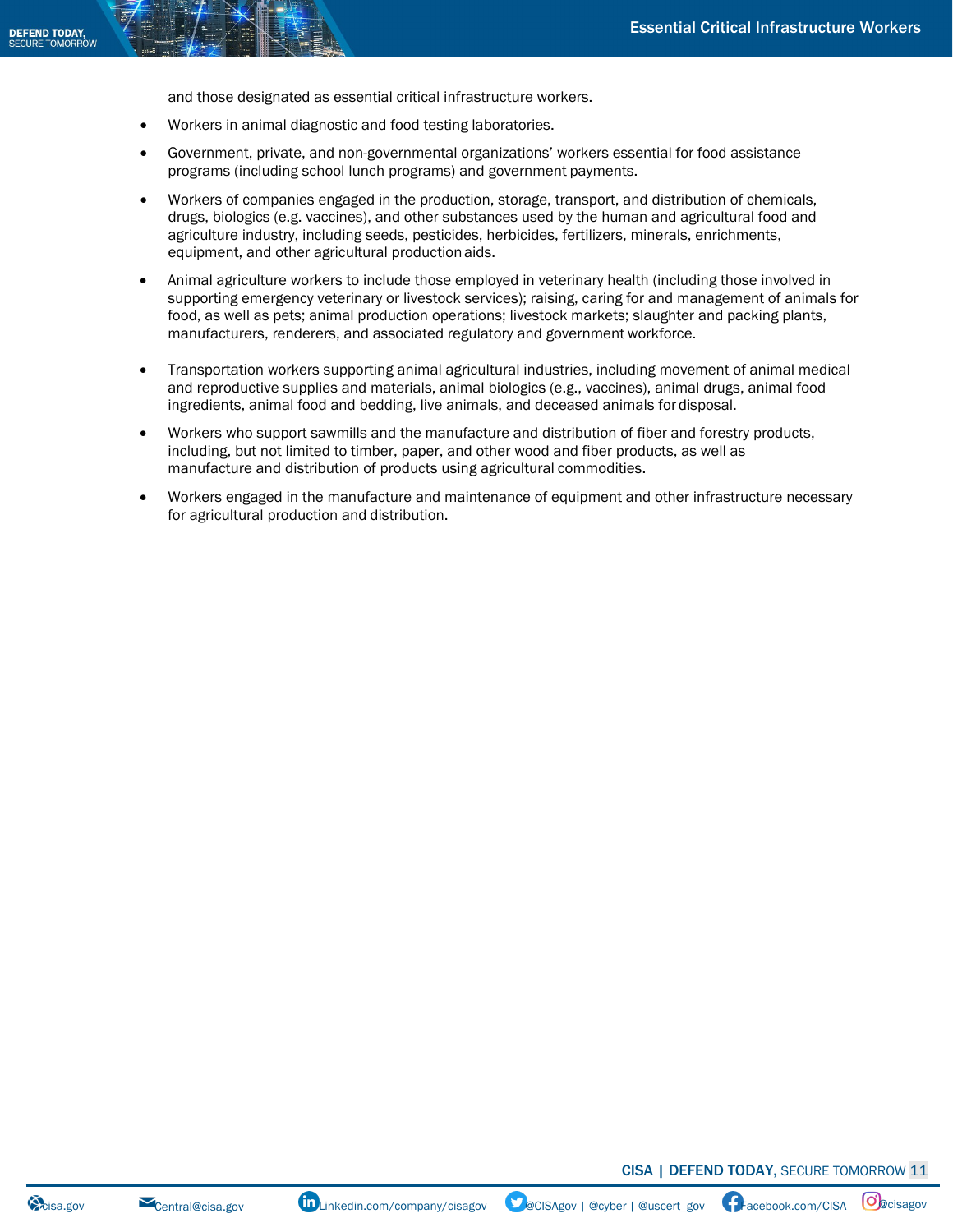## ENERGY

- Workers supporting the energy sector, regardless of the energy source (including, but not limited to, nuclear, fossil, hydroelectric, or renewable), segment of the system, or infrastructure the worker is involved in, who are needed to construct, manufacture, repair, transport, permit, monitor, operate engineer, and maintain the reliability, safety, security, environmental health, and physical and cyber security of the energy system, including those who support construction, manufacturing, transportation, permitting, and logistics.
- Workers and contractors supporting energy facilities that provide steam, hot water or chilled water from central power plants to connected customers.
- Workers conducting energy/commodity trading/scheduling/marketing functions who can't perform their duties remotely.
- Workers supporting the energy sector through renewable energy infrastructure (including, but not limited to, wind, solar, biomass, hydrogen, ocean, geothermal, and hydroelectric) and microgrids, including those supporting construction, manufacturing, transportation, permitting, operation and maintenance, monitoring, and logistics.
- Workers and security staff involved in nuclear re-fueling operations.
- Workers providing services related to energy sector fuels including, but not limited to, petroleum (crude oil), natural gas, propane, liquefied natural gas (LNG), compressed natural gas (CNG), natural gas liquids (NGL), other liquid fuels, nuclear, and coal) and supporting the mining, processing, manufacturing, construction, logistics, transportation, permitting, operation, maintenance, security, waste disposal, storage, and monitoring of support for resources.
- Workers providing environmental remediation and monitoring, limited to immediate critical needs technicians.
- Workers involved in the manufacturing and distribution of equipment, supplies, and parts necessary to maintain production, maintenance, restoration, and service at energy sector facilities across all energy sector segments.

#### Electricity Industry

- Workers who maintain, ensure, restore, or who are involved in the development, transportation, fuel procurement, expansion, or operation of, the generation, transmission, and distribution of electric power, including call centers, utility workers, engineers, retail electricity, construction, maintenance, utility telecommunications, relaying, and fleet maintenance technicians who cannot perform their duties remotely.
- Workers at coal mines, production facilities, and those involved in manufacturing, transportation, permitting, operation, maintenance, and monitoring at coal sites.
- Workers who produce, process, ship, and handle coal used for power generation and manufacturing.
- Workers in the electricity industry including but not limited to those supporting safety, construction, manufacturing, transportation, permitting, operation/maintenance, engineering, physical and cyber security, monitoring, and logistics
- Workers needed for safe and secure operations at nuclear generation including, but not limited to, those critical to the broader nuclear supply chain, the manufacture and delivery of parts needed to maintain nuclear equipment, the operations of fuel manufacturers, and the production and processing of fuel components used in the manufacturing of fuel.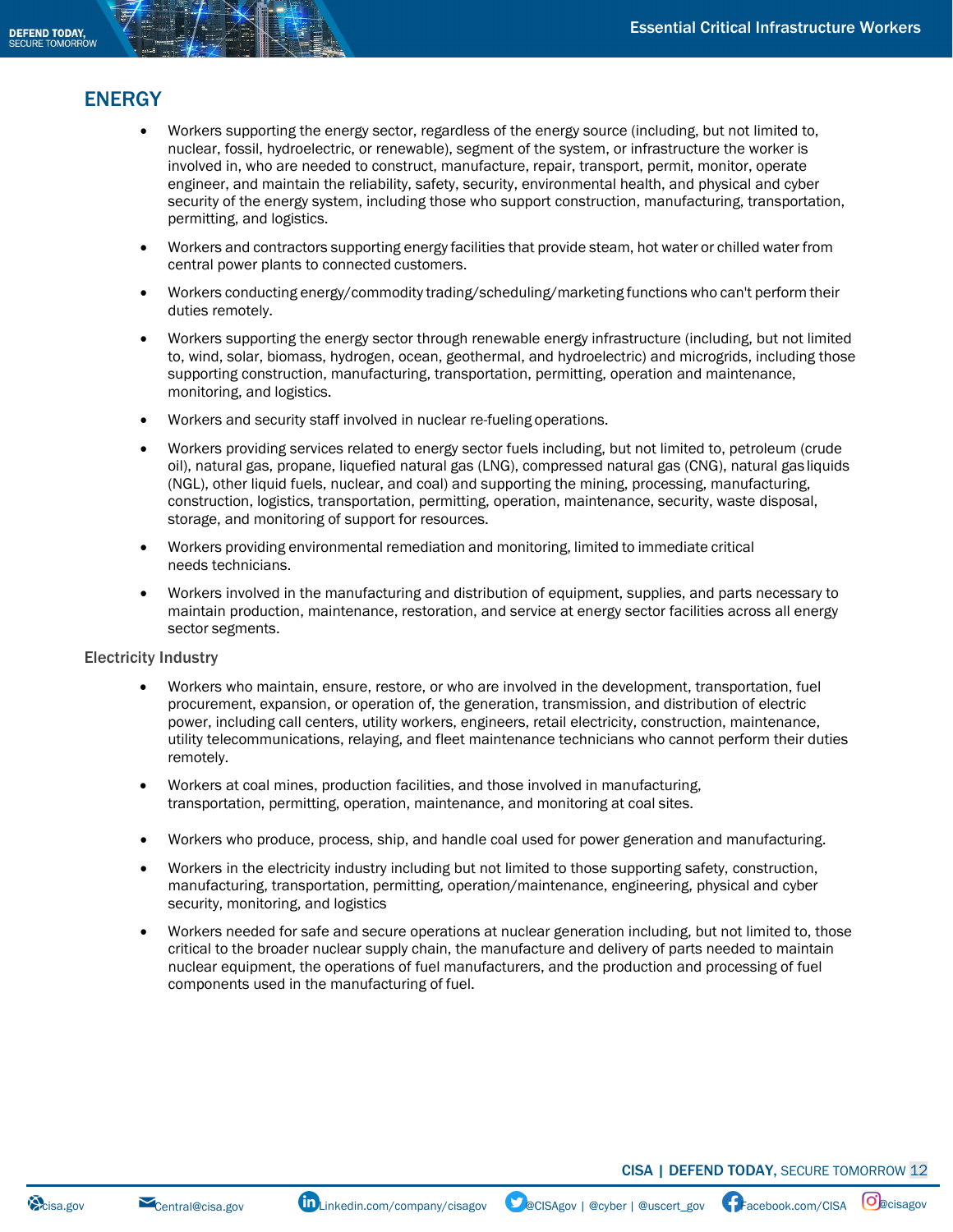- Workers at fossil fuel (including but not limited to natural gas, refined, distillate, and/or coal), nuclear, and renewable energy infrastructure (including, but not limited to wind, solar, biomass, hydrogen, geothermal, and hydroelectric), and microgrids, including those supporting safety, construction, manufacturing, transportation, permitting, operation, maintenance, monitoring, and logistics.
- Workers at generation, transmission, and electric black start facilities.
- Workers at Reliability Coordinator, Balancing Authority, local distribution control centers, and primary and backup Control Centers, including, but not limited to, independent system operators, regional transmission organizations, and local distribution control centers.
- Workers that are mutual assistance/aid personnel, which may include workers from outside of the state or local jurisdiction.
- Vegetation management and traffic control for supporting those crews.
- Instrumentation, protection, and control technicians.
- Essential support personnel for electricity operations.
- Generator set support workers, such as diesel engineers used in power generation, including those providing fuel.

#### Petroleum Industry

- Workers who support onshore and offshore petroleum drilling operations; platform and drilling construction and maintenance; transportation (including helicopter operations), maritime transportation, supply, and dredging operations; maritime navigation; well stimulation, intervention, monitoring, automation and control, extraction, production; processing; waste disposal, and maintenance, construction, and operations.
- Workers in the petroleum industry including but not limited to those supporting safety, construction, manufacturing, transportation, permitting, operation/maintenance, engineering, physical and cyber security, monitoring, and logistics.
- Workers for crude oil, petroleum, and petroleum product storage and transportation, including pipeline, marine transport, terminals, rail transport, storage facilities, racks, and road transport for use as end- use fuels such as gasoline, diesel fuel, jet fuel, and heating fuels or feedstocks for chemical manufacturing.
- Petroleum and petroleum product security operations center workers and workers whosupport maintenance and emergency response services.
- Petroleum and petroleum product operations control rooms, centers, and refinery facilities.
- Retail fuel centers such as gas stations and truck stops, and the distribution systems that support them.
- Supporting new and existing construction projects, including, but not limited to, pipeline construction.
- Manufacturing and distribution of equipment, supplies, and parts necessary for production, maintenance, restoration, and service of petroleum and petroleum product operations and use, including end-users.
- Transmission and distribution pipeline workers, including but not limited to pump stations and anyother required, operations maintenance, construction, and support for petroleum products.

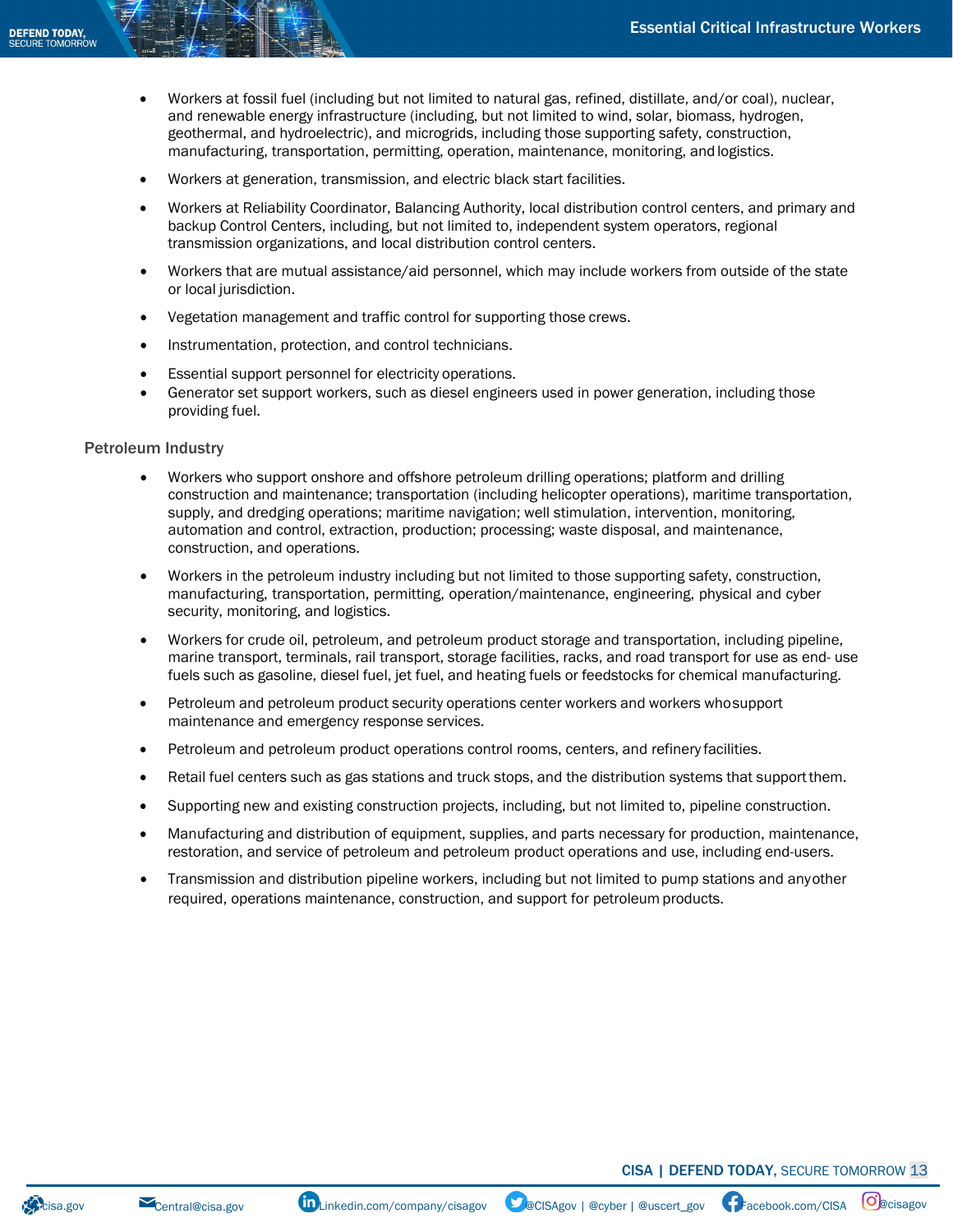#### Natural Gas, Natural Gas Liquids (NGL), Propane, and Other Liquid Fuels

- Workers who support onshore and offshore drilling operations, platform and drilling constructionand maintenance; transportation (including helicopter operations); maritime transportation, supply, and dredging operations; maritime navigation; natural gas and natural gas liquid production, processing, extraction, storage and transportation; well intervention, monitoring, automation and control; waste disposal, and maintenance, construction, and operations.
- Workers in the natural gas, NGL, propane, and other liquid fuels industries including but not limited to those supporting safety, construction, manufacturing, transportation, permitting, operation/maintenance, engineering, physical and cyber security, monitoring, and logistics.
- Transmission and distribution pipeline workers, including compressor stations and any other required operations maintenance, construction, and support for natural gas, natural gas liquid, propane, and other liquid fuels.
- Workers at Liquefied Natural Gas (LNG) and Compressed Natural Gas (CNG) facilities.
- Workers at natural gas, propane, natural gas liquids, liquified natural gas, liquid fuel storage facilities, underground facilities, and processing plants and other related facilities, including construction, maintenance, and support operations personnel.
- Natural gas processing plants workers and those who deal with natural gas liquids.
- Workers who staff natural gas, propane, natural gas liquids, and other liquid fuel security operations centers, operations dispatch and control rooms and centers, and emergency response and customer emergencies (including leak calls) operations.
- Workers supporting drilling, production, processing, refining, and transporting natural gas,propane, natural gas liquids, and other liquid fuels for use as end-use fuels, feedstocks for chemical manufacturing, or use in electricity generation.
- Workers supporting propane gas service maintenance and restoration, including call centers.
- Workers supporting propane, natural gas liquids, and other liquid fuel distribution centers.
- Workers supporting propane gas storage, transmission, and distribution centers.
- Workers supporting new and existing construction projects, including, but not limitedto, pipeline construction.
- Workers supporting ethanol and biofuel production, refining, and distribution.
- Workers in fuel sectors (including, but not limited to nuclear, coal, and gas types and liquid fuels) supporting the mining, manufacturing, logistics, transportation, permitting, operation,maintenance, and monitoring of support for resources.
- Workers ensuring, monitoring, and engaging in the physical security of assets and locations associated with natural gas, propane, natural gas liquids, and other liquid fuels.
- Workers involved in the manufacturing and distribution of equipment, supplies, and parts necessary to maintain production, maintenance, restoration, and service of natural gas, propane, natural gas liquids, and other liquid fuels operations and use, including end-users.

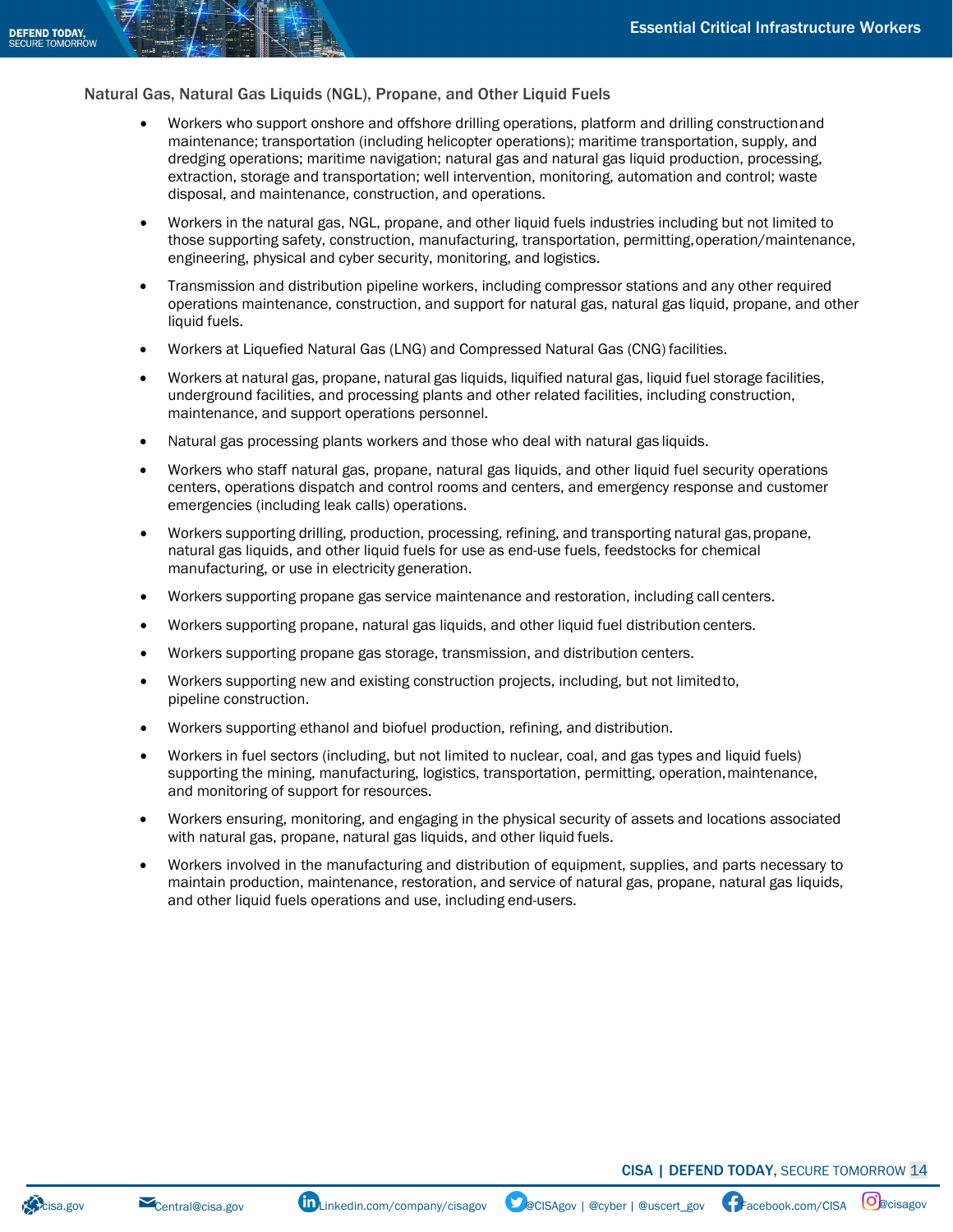## WATER AND WASTEWATER

Workers needed to operate and maintain drinking water and wastewater and drainage infrastructure, including:

- Operational staff at water authorities.
- Operational staff at community water systems.
- Operational staff at wastewater treatment facilities.
- Workers repairing water and wastewater conveyances and performing required sampling ormonitoring, including field staff.
- Operational staff for water distribution and testing.
- Operational staff at wastewater collection facilities.
- Operational staff and technical support for SCADA Control systems.
- Laboratory staff performing water sampling and analysis.
- Suppliers and manufacturers of chemicals, equipment, personal protection equipment, and goods and services for water and wastewater systems.
- Workers who maintain digital systems infrastructure supporting water and wastewateroperations.

### TRANSPORTATION AND LOGISTICS

- Workers supporting or enabling transportation and logistics functions, including truck drivers, bus drivers, dispatchers, maintenance and repair technicians, warehouse workers, third party logisticians, truck stop and rest area workers, driver training and education centers, Department of Motor Vehicle (DMV) workers, enrollment agents for federal transportation worker vetting programs, towing and recovery services, roadside assistance workers, intermodal transportation personnel, and workers that construct, maintain, rehabilitate, and inspect infrastructure, including those that require cross-jurisdiction travel.
- Workers supporting the distribution of food, fuels, pharmaceuticals and medical material (including materials used in radioactive drugs), and chemicals needed for water or water treatment and energy maintenance.
- Workers supporting operation of essential highway infrastructure, including roads, bridges, and tunnels (e.g., traffic operations centers and moveable bridge operators).
- Workers of firms providing services, supplies, and equipment that enable warehouse and operations, including cooling, storing, packaging, and distributing products for wholesale or retail sale or use, including cold- and frozen-chain logistics for food and critical biologicproducts.
- Mass transit workers providing critical transit services and performing critical or routine maintenance to mass transit infrastructure or equipment.
- Workers supporting personal and commercial transportation services including taxis, delivery services, vehicle rental services, bicycle maintenance and car-sharing services, and transportation network providers.
- Workers, including police, responsible for operating and dispatching passenger, commuter, and freight trains and maintaining rail infrastructure and equipment.
- Maritime transportation workers, including port authority and commercial facility personnel, dredgers, port workers, security personnel, mariners, ship crewmembers, ship pilots, tugboat operators, equipment operators (to include maintenance and repair, and maritime-specific medical providers), ship supply workers, chandlers, repair company workers, and maritime and mariner training and education centers. Refer to the United States Coast Guard's Marine Safety Information Bulletin "Maintaining Maritime Commerce and Identification of Essential Maritime Critical Infrastructure Workers" for more information.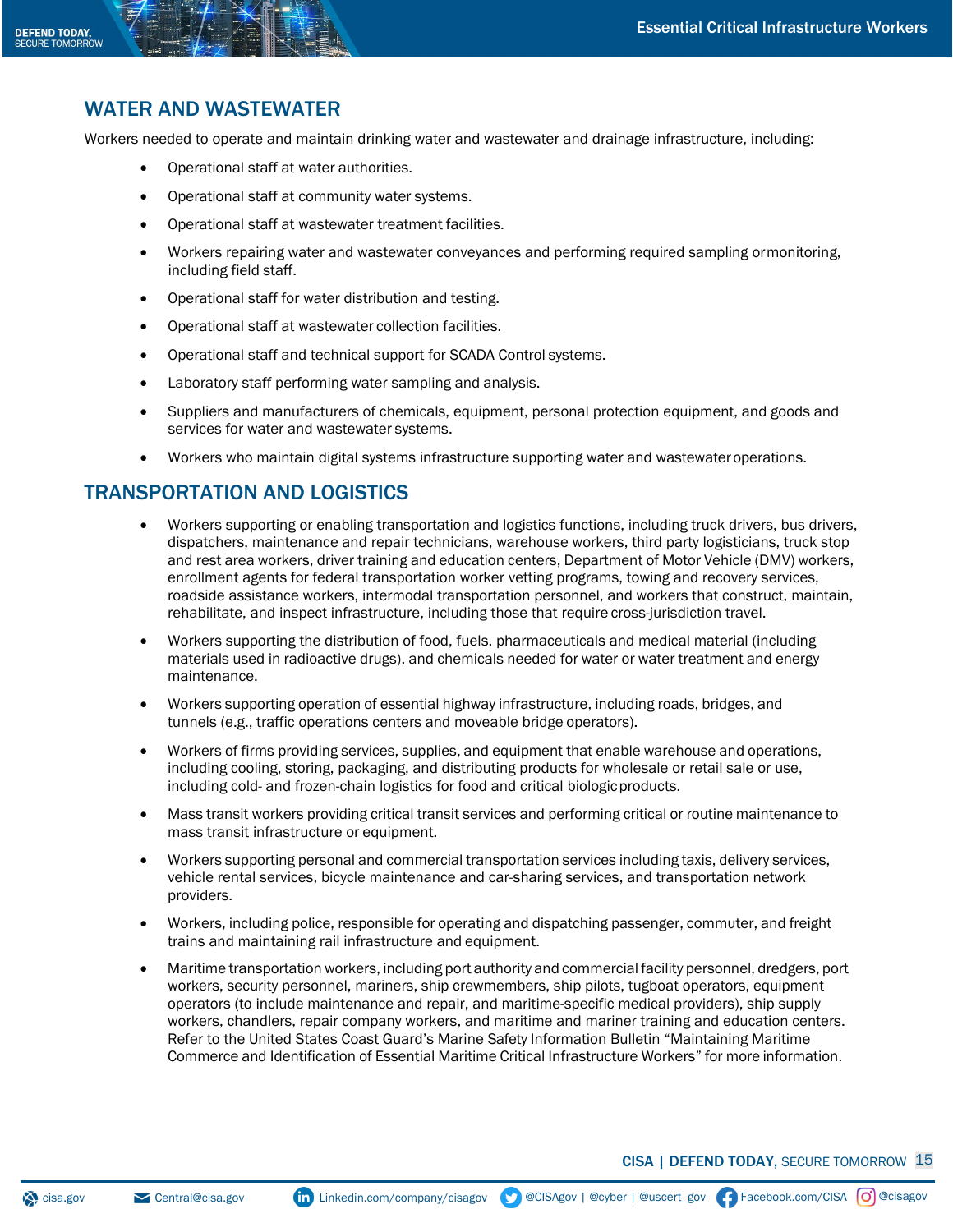- Maritime transportation workers, including port authority and commercial facility personnel, dredgers, port workers, security personnel, mariners, ship crewmembers, ship pilots, tugboat operators, equipment operators (to include maintenance and repair, and maritime-specific medical providers), ship supply workers, chandlers, repair company workers, and maritime and mariner training and education centers. Refer to the United States Coast Guard's Marine Safety Information Bulletin "Maintaining Maritime Commerce and Identification of Essential Maritime Critical Infrastructure Workers" for more information.
- Workers, including truck drivers, railroad employees, maintenance crews, and cleaners, supporting transportation of chemicals, hazardous, medical, and waste materials that support critical infrastructure, capabilities, functions, and services, including specialized carriers, crane and rigging industryworkers.
- Bus drivers and workers who provide or support intercity, commuter, and charter bus service in support of other essential services or functions, including school bus drivers.
- Vehicle repair, maintenance, and transportation equipment manufacturing and distributionfacilities.
- Workers who support the construction and maintenance of electric vehicle chargingstations.
- Transportation safety inspectors, including hazardous material inspectors and accident investigator inspectors.
- Manufacturers and distributors (to include service centers and related operations) of lighting and communication systems, specialized signage and structural systems, emergency response equipment and support materials, printers, printed materials, packaging materials, pallets, crates, containers,and other supplies needed to support manufacturing, packaging staging and distribution operations, and other critical infrastructure needs.
- Postal Service, parcel, courier, last-mile delivery, and shipping and related workers, to include private companies, who accept, process, transport, and deliver information andgoods.
- Workers who supply equipment and materials for maintenance of transportation equipment.
- Workers who repair and maintain vehicles, aircraft, rail equipment, marine vessels, bicycles, and the equipment and infrastructure that enables operations that encompass movement of cargo and passengers.
- Workers who support air transportation for cargo and passengers, including operation distribution, maintenance, and sanitation. This includes air traffic controllers, flight dispatchers, maintenance personnel, ramp workers, fueling agents, flight crews, airport safety inspectors and engineers, airport operations personnel, aviation and aerospace safety workers, security, commercial space personnel, operations personnel, accident investigators, flight instructors, and other on- and off-airport facilities workers.
- Workers supporting transportation via inland waterways, such as barge crew, dredging crew, and river port workers for essential goods.
- Workers critical to the manufacturing, distribution, sales, rental, leasing, repair, and maintenance of vehicles and other equipment (including electric vehicle charging stations) and the supply chains that enable these operations to facilitate continuity of travel-related operations for essentialworkers.
- Warehouse operators, including vendors and support personnel critical for business continuity (including heating, ventilation, and air conditioning (HVAC) and electrical engineers, security personnel, and janitorial staff), e-commerce or online commerce, and customer service for essentialfunctions.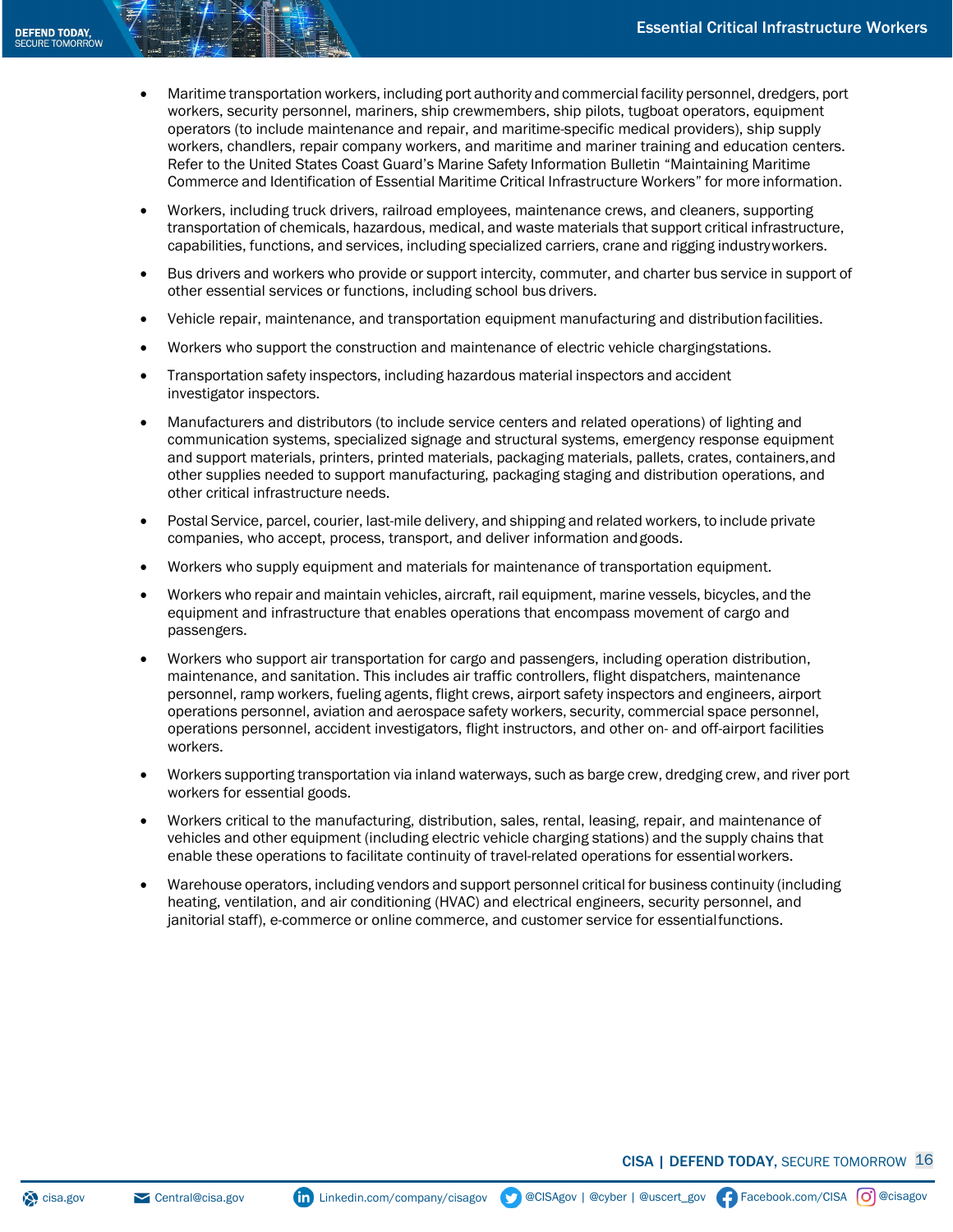## PUBLIC WORKS AND INFRASTRUCTURE SUPPORT SERVICES

- Workers who support the construction, maintenance, or rehabilitation of criticalinfrastructure.
- Workers supporting construction materials production, testing laboratories, material delivery services, and construction inspection.
- Workers who support the operation, inspection, and maintenance of essential public works facilities and operations, including bridges, water and sewer main breaks, fleet maintenance personnel, construction of critical or strategic infrastructure, traffic signal maintenance, emergency location services for buried utilities, maintenance of digital systems infrastructure supporting public works operations, and other emergent issues.
- Workers such as plumbers, electricians, exterminators, builders (including building and insulation), contractors, HVAC Technicians, technicians for elevators, escalators and moving walkways, landscapers, and other service providers who provide services, including temporary construction, that are necessary to maintaining the safety, sanitation, and essential operation of residences, businesses and buildings, such as hospitals and senior living facilities.
- Workers personnel, who support operations that ensure, the availability of and access to needed facilities, transportation, energy, and communications through activities such as road and line clearing.
- Workers who support the effective removal, storage, and disposal of residential, industrial, and commercial solid waste and hazardous waste, including at landfill operations.
- Workers who support the operation, inspection, and maintenance of essential dams, locks, and levees.
- Workers who support the inspection and maintenance of aids to navigation and othergovernmentprovided services that ensure continued maritime commerce.
- Workers who support the operations and maintenance of parks and outdoor recreational facilities.

## COMMUNICATIONS AND INFORMATION TECHNOLOGY

#### Communications

- Maintenance of communications infrastructure, -- including privately owned and maintained communication systems, -- supported by technicians, operators, call centers, wireline and wireless providers, cable service providers, satellite operations, Internet Exchange Points, Points of Presence, Network Access Points, back haul and front haul facilities, and manufacturers and distributors of communications equipment.
- Government and private sector workers, including government contractors, with work related to undersea cable infrastructure and support facilities, including cable landing sites, beach manhole vaults and covers, submarine cable depots, and submarine cable ship facilities.
- Government and private sector workers, including government contractors, supporting Departmentof Defense internet and communications facilities.
- Network Operations staff, engineers, and technicians to include IT managers and staff, HVAC and electrical engineers, security personnel, software and hardware engineers, and database administrators that manage the network or operate facilities.
- Workers responsible for infrastructure construction and restoration, including but not limited to engineers, technicians, and contractors for construction and engineering of fiber optic cables, buried conduit, small cells, other wireless facilities, and other communications sector-related infrastructure. This includes permitting, construction of new facilities, and deployment of new technology as required to address congestion or customer usage due to unprecedented use of remote services.
- Installation, maintenance, and repair technicians that establish, support, or repair service as needed.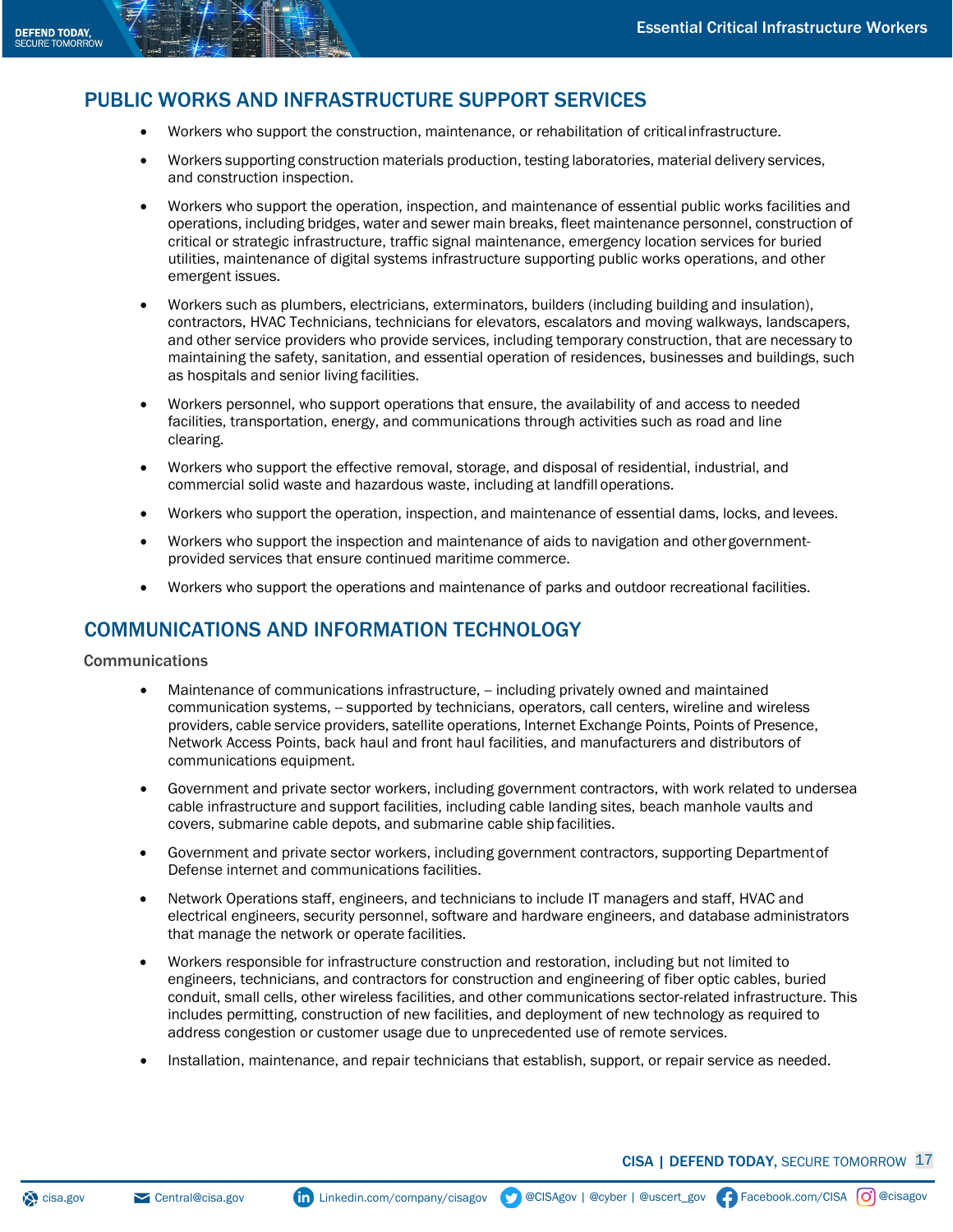- Central office personnel to maintain and operate central office, data centers, and other networkoffice facilities, including critical support personnel assisting front lineworkers.
- Customer service and support staff, including managed and professional services, as well as remote providers of support to transitioning workers to set up and maintain home offices, who interface with customers to manage or support service environments and security issues including payroll, billing,fraud, logistics, and troubleshooting.
- Workers providing electronic security, fire, monitoring, and life safety services, and who ensure physical security, cleanliness, and the safety of facilities and personnel, including those who provide temporary licensing waivers for security personnel to work in other States or Municipalities.
- Dispatchers involved with service repair and restoration.
- Retail customer service personnel at critical service center locations to address customer needs, including new customer processing, distributing and repairing equipment, and addressing customer issues, in order to support individuals' remote emergency communications needs.
- Supply chain and logistics personnel to ensure goods and products are available to provision these frontline workers.
- External Affairs personnel to assist in coordinating with local, state, and federal officials to address communications needs supporting COVID-19 response, public safety, and national security.
- Workers responsible for ensuring that persons with disabilities have access to and the benefits of various communications platforms, including those involved in the provision of telecommunication relay services, closed captioning of broadcast television for the deaf, video relay services for deaf citizens who prefer communication via American Sign Language over text, and audio-description fortelevision programming.

#### Information Technology

- Workers who support command centers, including, but not limited to, Network OperationsCommand Centers, Broadcast Operations Control Centers, and Security Operations CommandCenters.
- Data center operators, including system administrators, HVAC and electrical engineers, security personnel, IT managers and purchasers, data transfer solutions engineers, software andhardware engineers, and database administrators for all industries, including financialservices.
- Workers who support client service centers, field engineers, and other technicians and workers supporting critical infrastructure, as well as manufacturers and supply chain vendors that provide hardware and software, support services, research and development, information technology equipment (to include microelectronics and semiconductors), HVAC and electrical equipment for critical infrastructure, and test labs and certification agencies that qualify such equipment (to include microelectronics, optoelectronics, and semiconductors) for critical infrastructure, including data centers.
- Workers needed to preempt and respond to cyber incidents involving critical infrastructure, including medical facilities; state, local, tribal, and territorial (SLTT) governments and federal facilities; energy and utilities; banks and financial institutions; securities and other exchanges; other entities that support the functioning of capital markets, public works, critical manufacturing, food, and agricultural production; transportation; and other critical infrastructure categories and personnel, in addition to all cyber defense workers who can't perform their duties remotely.
- Suppliers, designers, transporters, and other workers supporting the manufacture, distribution, provision, and construction of essential global, national, and local infrastructure for computing services (including cloud computing services and telework capabilities), business infrastructure, financial transactions and services, web-based services, and critical manufacturing.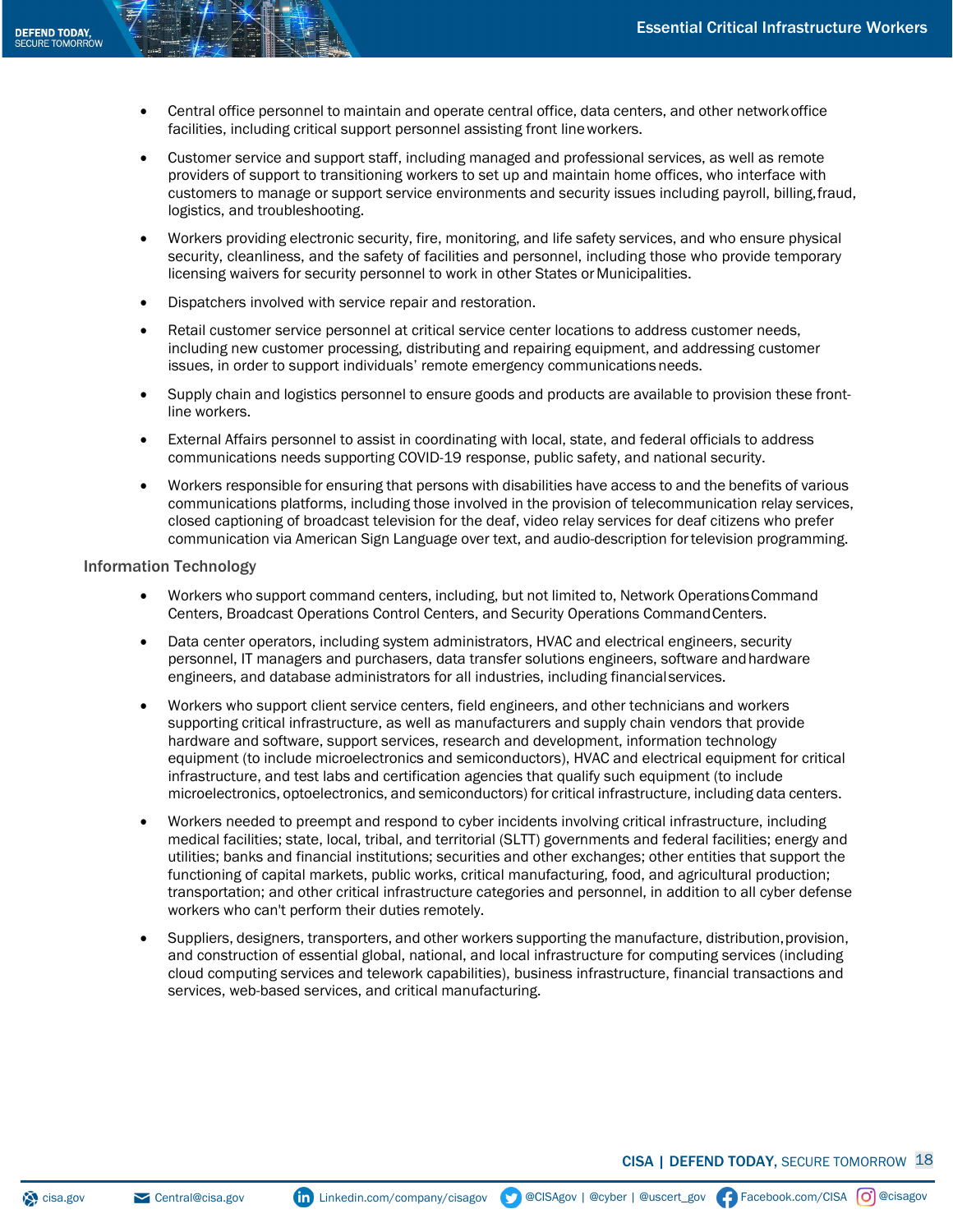- Workers supporting communications systems, information technology, and work from home solutions used by law enforcement, public safety, medical, energy, public works, critical manufacturing, food and agricultural production, financial services, in person and remote education, and other critical industries and businesses.
- Workers required in person to support Software as a Service businesses that enable remote working, and education performance of business operations, distance learning, media services, and digital health offerings, or required for technical support crucial for business continuity and connectivity.

## OTHER COMMUNITY- OR GOVERNMENT-BASED OPERATIONS AND ESSENTIAL FUNCTIONS

- Workers to ensure continuity of building functions, including but not limited to security and environmental controls (e.g., HVAC), building transportation equipment, the manufacturing and distribution of the products required for these functions, and the permits and inspections for construction supporting essential infrastructure.
- Elections personnel to include both public and private sector electionssupport.
- Workers supporting the operations of the judicial system, including judges, lawyers, and others providing legal assistance.
- Workers who support administration and delivery of unemployment insurance programs, income maintenance, employment services, vocational rehabilitation programs and services, disaster assistance, workers' compensation insurance and benefits programs, and pandemic assistance.
- Federal, State, and Local, Tribal, and Territorial government workers who support Mission Essential Functions and communications networks.
- Trade Officials (FTA negotiators; international data flow administrators).
- Workers who support radio, print, internet and television news and media services, including, but not limited to front line news reporters, studio, and technicians for newsgathering, reporting, and publishing news.
- Workers supporting Census 2020.
- Weather forecasters.
- Clergy and other essential support for houses of worship.
- Workers who maintain digital systems infrastructure supporting other critical governmentoperations.
- Workers who support necessary permitting, credentialing, vetting, certifying, and licensing for essential critical infrastructure workers and their operations.
- Customs and immigration workers who are critical to facilitating trade in support of the national emergency response supply chain.
- Workers at testing and education centers for emergency medical services and other healthcareworkers.
- Staff at government offices who perform title search, notary, and recording services in support of mortgage and real estate services and transactions.
- Residential and commercial real estate services, including settlement services.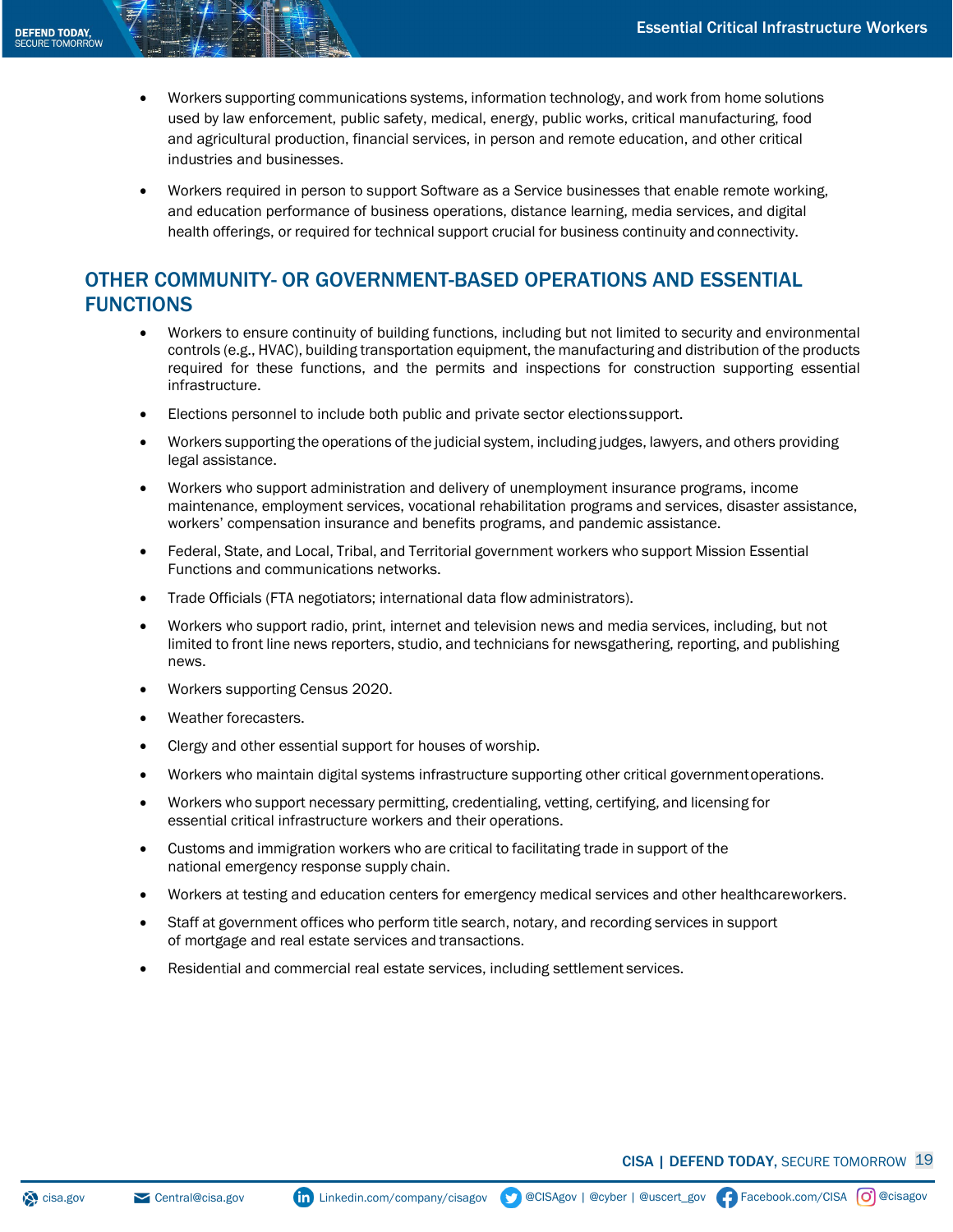- Workers supporting essential maintenance, manufacturing, design, operation, inspection, security, and construction for essential products, services, supply chain, and COVID-19 relief efforts.
- Workers performing services to animals in human care, including zoos and aquariums.
- Engineers performing or supporting safety inspections.
- Veterinary nurses, technicians, veterinarians, and other services supporting individuals and organizations with service animals, search and rescue dogs, and supportanimals.
- Workers providing dependent care services, whether working in homes, or other private or institutional settings, including childcare, eldercare, house cleaning, and other service providers necessary to maintain a comprehensive, supportive environment for individuals and caregivers needing these services.

### CRITICAL MANUFACTURING

- Workers necessary for the manufacturing of metals (including steel and aluminum), industrialminerals, semiconductors, materials and products needed for medical supply chains and for supply chains associated with transportation, building transportation equipment, aerospace, energy, communications, information technology, food and agriculture, chemical manufacturing, nuclear facilities, wood products, commodities used as fuel for power generation facilities, the operation of dams, water and wastewater treatment, processing and reprocessing of solid waste, emergency services, and the defense industrial base. Additionally, workers needed to maintain the continuity of these manufacturing functions and associated supply chains, and workers necessary to maintain a manufacturing operation in warm standby.
- Workers necessary for the manufacturing of materials and products needed to manufacturemedical equipment, PPE, and sanctioned substitutes for PPE.
- Workers necessary for mining and production of critical minerals, materials and associated essential supply chains, and workers engaged in the manufacture and maintenance of equipment and other infrastructure necessary for mining production and distribution.
- Workers who produce or manufacture parts or equipment that supports continued operations for any essential services and increase in remote workforce, including computing and communication devices, semiconductors, and equipment such as security tools for Security Operations Centers (SOCs) or data centers.
- Workers manufacturing or providing parts and equipment that enable the maintenance andcontinued operation of essential businesses and facilities.

#### HAZARDOUS MATERIALS

- Workers who manage hazardous materials associated with any other essential activity, including but not limited to healthcare waste (medical, pharmaceuticals, medical material production, and testing operations from laboratories processing and testing kits) and energy (including nuclear facilities).
- Workers who support hazardous materials response and cleanup.
- Workers who maintain digital systems infrastructure supporting hazardous materialsmanagement operations.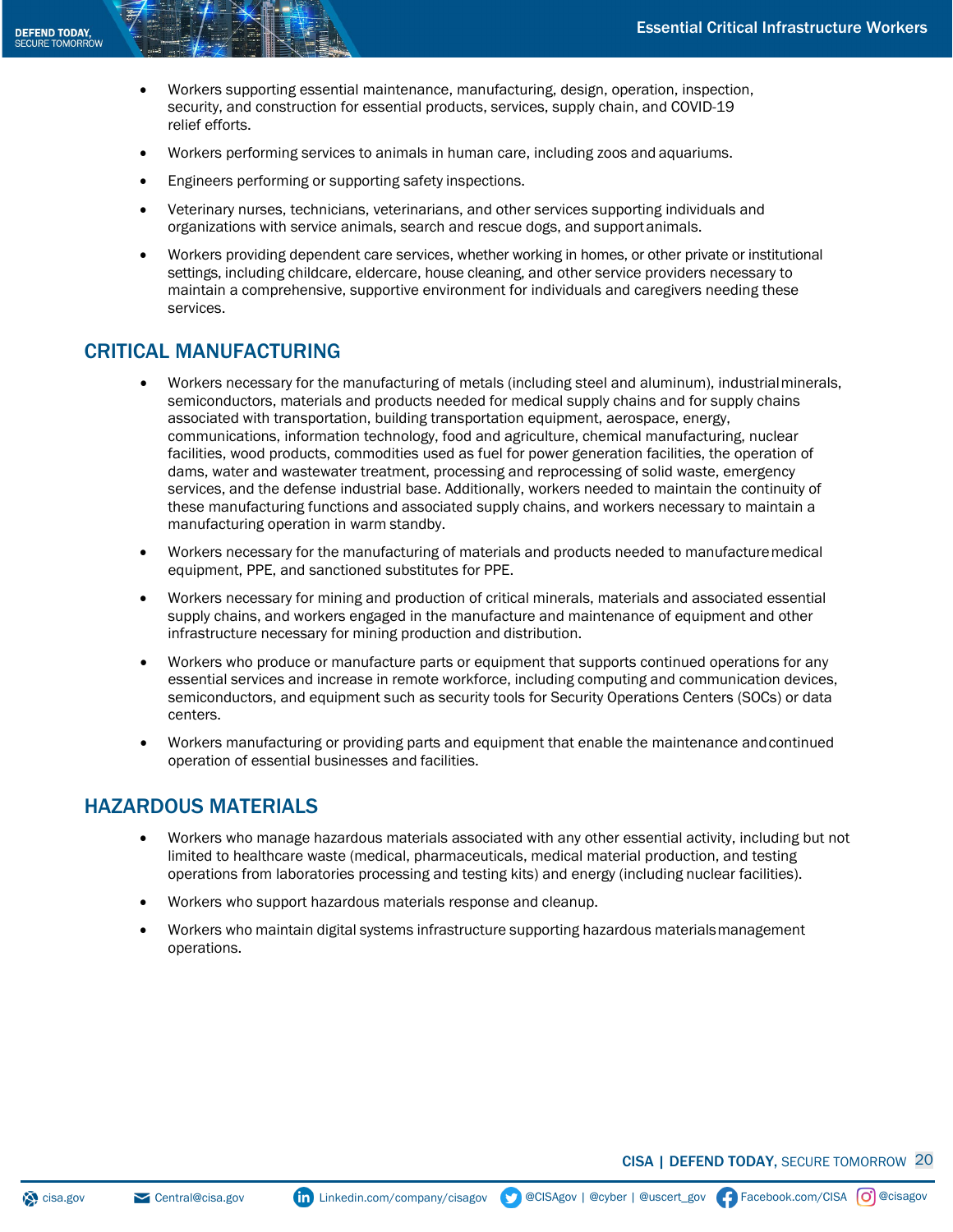# FINANCIAL SERVICES

- Workers who are needed to provide, process, and maintain systems for processing, verification, and recording of financial transactions and services, including payment, clearing, and settlement; wholesale funding; insurance services; consumer and commercial lending; public accounting; and capital markets activities.
- Workers who are needed to maintain orderly market operations to ensure the continuity of financial transactions and services.
- Workers who are needed to provide business, commercial, and consumer access to bank andnon-bank financial services and lending services, including ATMs, lending and money transmission, lockbox banking, and to move currency, checks, securities, and payments (e.g., armored cash carriers).
- Workers who support financial operations and those staffing call centers, such as those staffing data and security operations centers, managing physical security, or providing accountingservices.
- Workers supporting production and distribution of debit and credit cards.
- Workers providing electronic point of sale support personnel for essential businesses and workers.
- Workers who support law enforcement requests and support regulatory compliance efforts critical to national security, such as meeting anti-money laundering and countering terrorist financing and sanctions screening requirements.

### **CHEMICAL**

- Workers supporting the chemical and industrial gas supply chains, including workers at chemical manufacturing plants, laboratories, distribution facilities, and workers who transport basic raw chemical materials to the producers of industrial and consumer goods, including hand sanitizers, food and food additives, pharmaceuticals, paintings and coatings, textiles, building materials, plumbing, electrical, and paper products.
- Workers supporting the safe transportation of chemicals, including those supporting tank truck cleaning facilities and workers who manufacture packaging items.
- Workers supporting the production of protective cleaning and medical solutions, PPE, chemical consumer and institutional products, disinfectants, fragrances, and packaging that prevents the contamination of food, water, medicine, among others essential products.
- Workers supporting the operation and maintenance of facilities (particularly those with high-risk chemicals and sites that cannot be shut down) whose work cannot be done remotely and requires the presence of highly trained personnel to ensure safe operations, including plant contract workers who provide inspections.
- Workers (including those in glass container manufacturing) who support the production and transportation of chlorine and alkali manufacturing, single-use plastics, and packaging that prevents the contamination or supports the continued manufacture of food, water, medicine, and other essential products.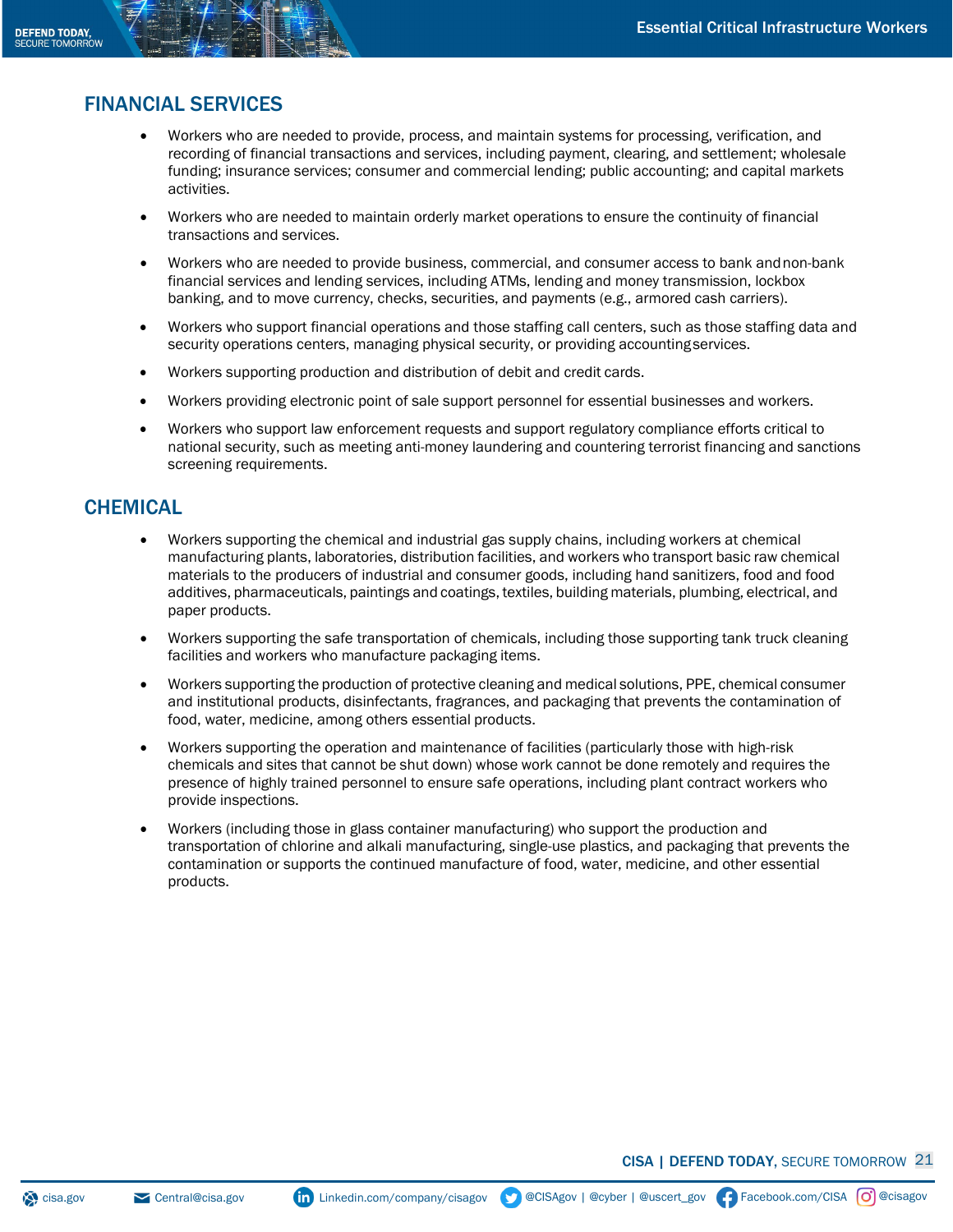## DEFENSE INDUSTRIAL BASE

- Workers who support the essential services required to meet national security commitments to the federal government and U.S. Military, including, but are not limited to, space and aerospace workers, nuclear matters workers, mechanical and software engineers (various disciplines), manufacturingand production workers, transportation logistics and cargo handling workers, IT support, security staff, security personnel, intelligence support, aircraft and weapon system mechanics and maintainers, and sanitary workers who maintain the hygienic viability of necessary facilities.
- Personnel working for companies, and their subcontractors, who perform under contract or sub-contract to the Department of Defense (DoD),the Department of Energy (DoE) (on nuclear matters), and Department of Transportation (DOT) as well as personnel at government owned/government operated and government-owned/contractor operated facilities and vessels, and who provide materials and services to DoE (on nuclear matters) and the DoD, including support for weapon systems, software systems and cybersecurity, defense and intelligence communications, surveillance, sale of U.S. defense articles and services for export to foreign allies and partners (as authorized by the U.S. government), transportation and logistics, and space systems and other activities in support of our military, intelligence, and space forces.

### COMMERCIAL FACILITIES

- Workers who support the supply chain of building materials from production through application and installation, including cabinetry, fixtures, doors, cement, hardware, plumbing (including parts and services), electrical, heating and cooling, refrigeration, appliances, paint and coatings, and workers who provide services that enable repair materials and equipment for essentialfunctions.
- Workers supporting ecommerce of essential goods through distribution, warehouse, call center facilities, and other essential operational support functions, that accept, store, and process goods, and that facilitate their transportation and delivery.
- Workers in retail and non-retail businesses and necessary merchant wholesalers and distributors necessary to provide access to hardware and building materials, consumer electronics, technology products, appliances, emergency preparedness supplies, home exercise and fitness supplies, and home school instructional supplies.
- Workers distributing, servicing, repairing, installing residential and commercial HVAC systems, building transportation equipment, boilers, furnaces and other heating, cooling, refrigeration,and ventilation equipment.
- Workers supporting the operations of commercial buildings that are critical to safety, security, and the continuance of essential activities, such as on-site property managers, building engineers, security staff, fire safety directors, janitorial personnel, and service technicians (e.g., mechanical, HVAC, plumbers, electricians, and elevator).
- Management and staff at hotels and other temporary lodging facilities that provide for COVID-19 mitigation, containment, and treatment measures or provide accommodations for essential workers.